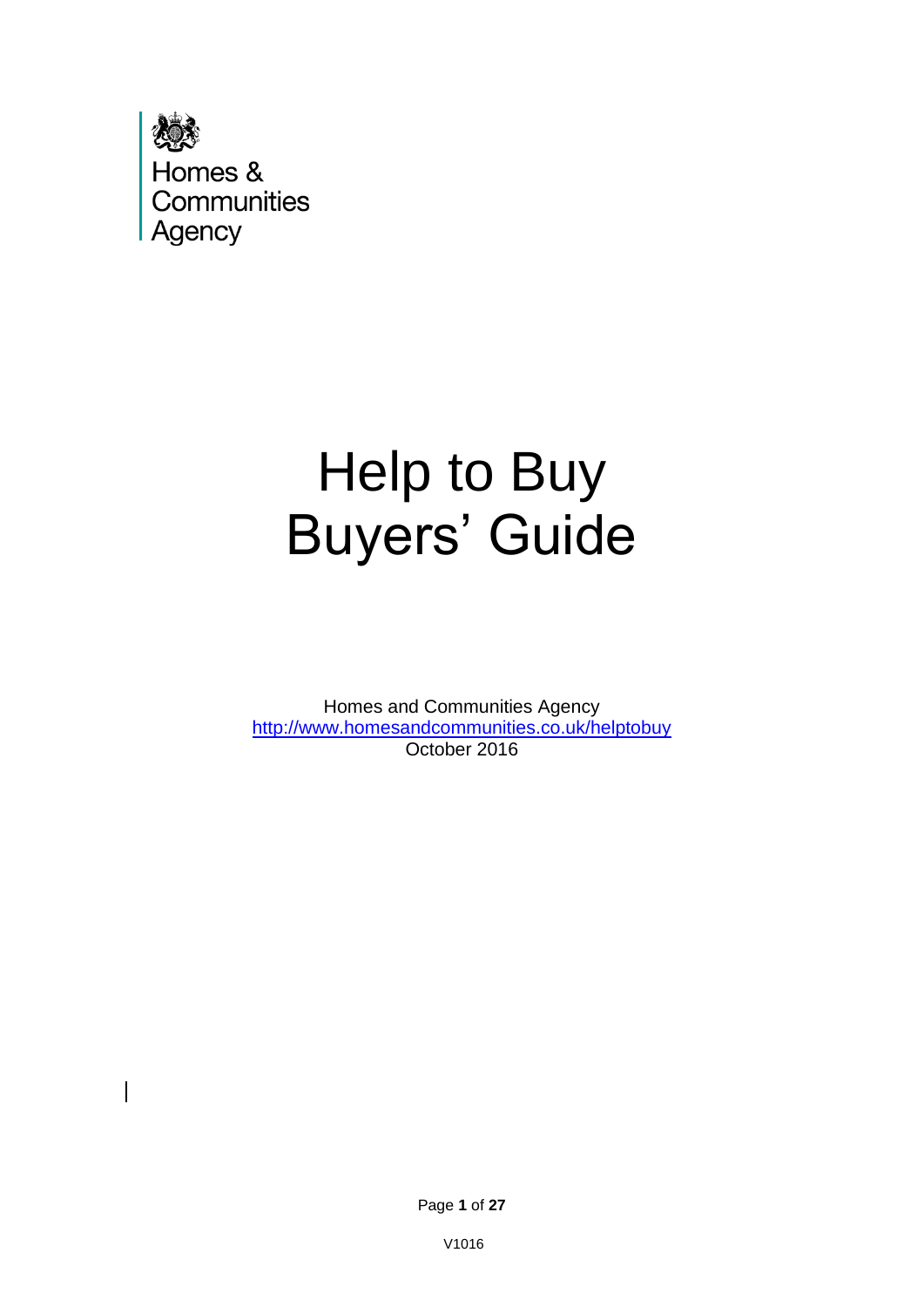# **Key information**

Buyers using this scheme must provide security in the form of a second legal charge over the home purchased with the Help to Buy equity loan.

| Amount of loan                                | The maximum you can borrow from<br>Help to Buy in England is £120,000<br>and up to £240,000 for London.<br>There is no minimum amount.                                                                                                                                                                                                                                                                                                         |
|-----------------------------------------------|------------------------------------------------------------------------------------------------------------------------------------------------------------------------------------------------------------------------------------------------------------------------------------------------------------------------------------------------------------------------------------------------------------------------------------------------|
| Buyer deposit required                        | Buyers must provide a deposit of a<br>minimum of 5% of the full purchase<br>price of the home bought under this<br>scheme.                                                                                                                                                                                                                                                                                                                     |
| Frequency, number and<br>amount of repayments | After five years you will be required to<br>pay an interest fee of 1.75% of the<br>amount of your Help to Buy shared<br>equity loan at the time you purchased<br>your property, rising each year after<br>that by the increase (if any) in the<br>Retail Prices Index (RPI) plus 1%.<br>More details are on page 18.<br>The loan itself is repayable after 25<br>years or on the sale of the property if<br>earlier.                           |
| Other payments and charges                    | You must pay a monthly management<br>fee of £1 per month from the start of<br>the loan until it is repaid.                                                                                                                                                                                                                                                                                                                                     |
| Total amount repayable                        | The total amount repayable by you<br>will be the proportion of the market<br>value of your home that was funded<br>by this loan, plus interest and<br>charges. The amount you will have to<br>repay under the loan agreement will<br>depend on the market value of your<br>home when you repay the Help to<br>Buy equity loan and the rate of<br>inflation in the meantime. An<br>example is shown on page 21<br>including the equivalent APR. |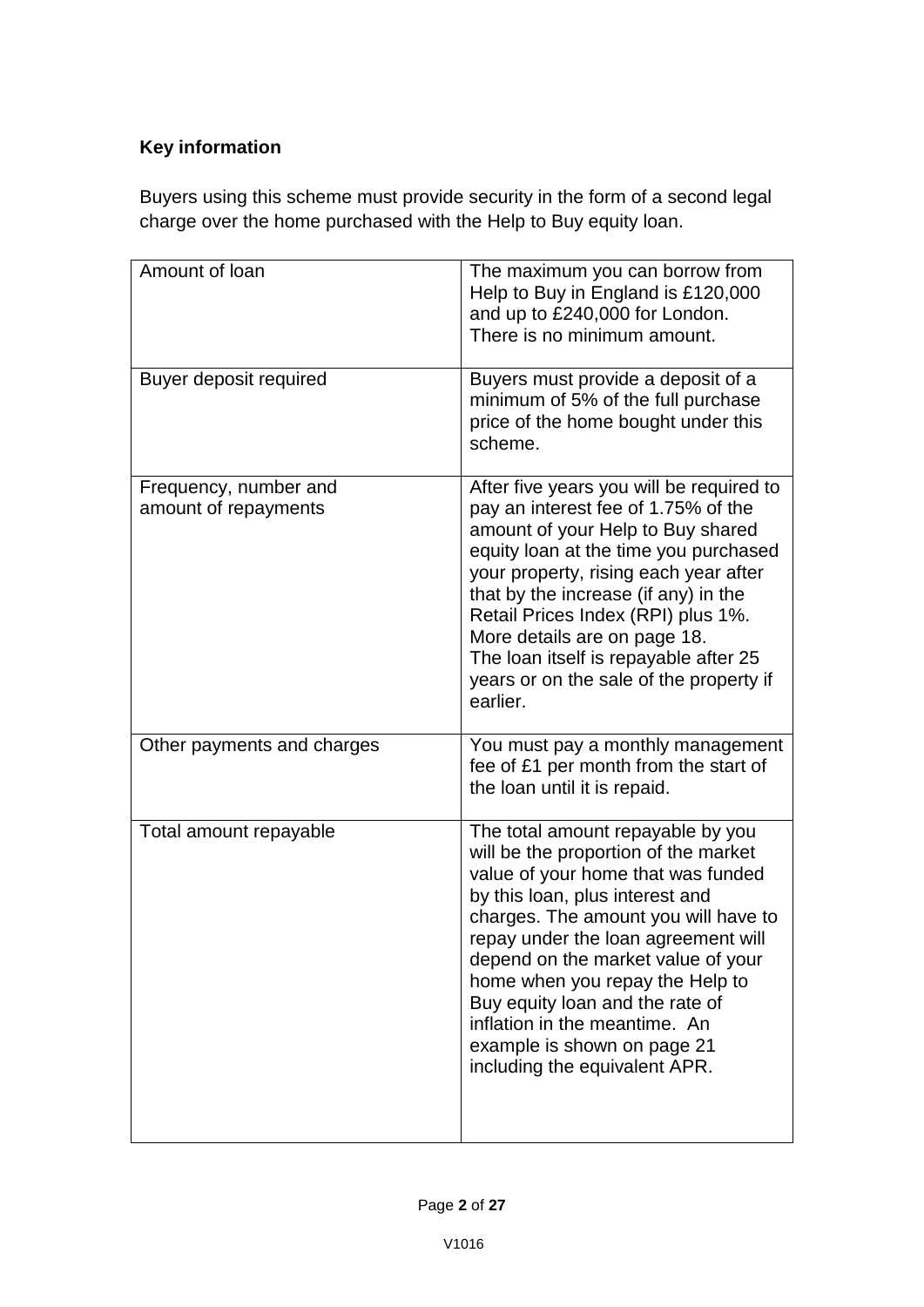## **What is Help to Buy?**

<u>.</u>

Help to Buy is equity loan assistance to home buyers from the Homes and Communities Agency (HCA).

Help to Buy makes new build homes available to all home buyers (not just first time buyers) who wish to buy a new home, but may be constrained in doing so – for example as a result of deposit requirements – but who could otherwise be expected to sustain a mortgage.

Up to a maximum of 20% in England and up to 40% in London<sup>1</sup>, of the purchase price is available to the buyer through an equity loan funded by the Government through the HCA.

Help to Buy is available in England from house builders registered to offer the scheme. Help to Buy has been available since 2013. In November 2015, Government announced an extension of the initiative up to 2021 (it may close earlier if all of the funding is taken up before 2021).

This guide provides an overview of the product. If you'd like to know more, or if you want to apply, please contact your Local Help to Buy Agent [www.helptobuy.org.uk](http://www.helptobuy.org.uk/) .

**Your home may be repossessed if you do not keep up repayments on a mortgage or any other debt secured on it.** 

**Check that these mortgages will meet your needs if you want to move or sell your home or you want your family to inherit it. If you are in any doubt, seek independent advice.** 

**APR 5.2% typical** (see page 21 for more information).

 $<sup>1</sup>$  As part of the Government's Autumn Statement (November 2015) it was announced that London Help</sup> to Buy will increase the equity loan available to a maximum of 40% of the purchase price from early 2016. This guide provides information and examples for both the London Help to Buy equity loan of 40% and the 20% equity loan that is available across the rest of England.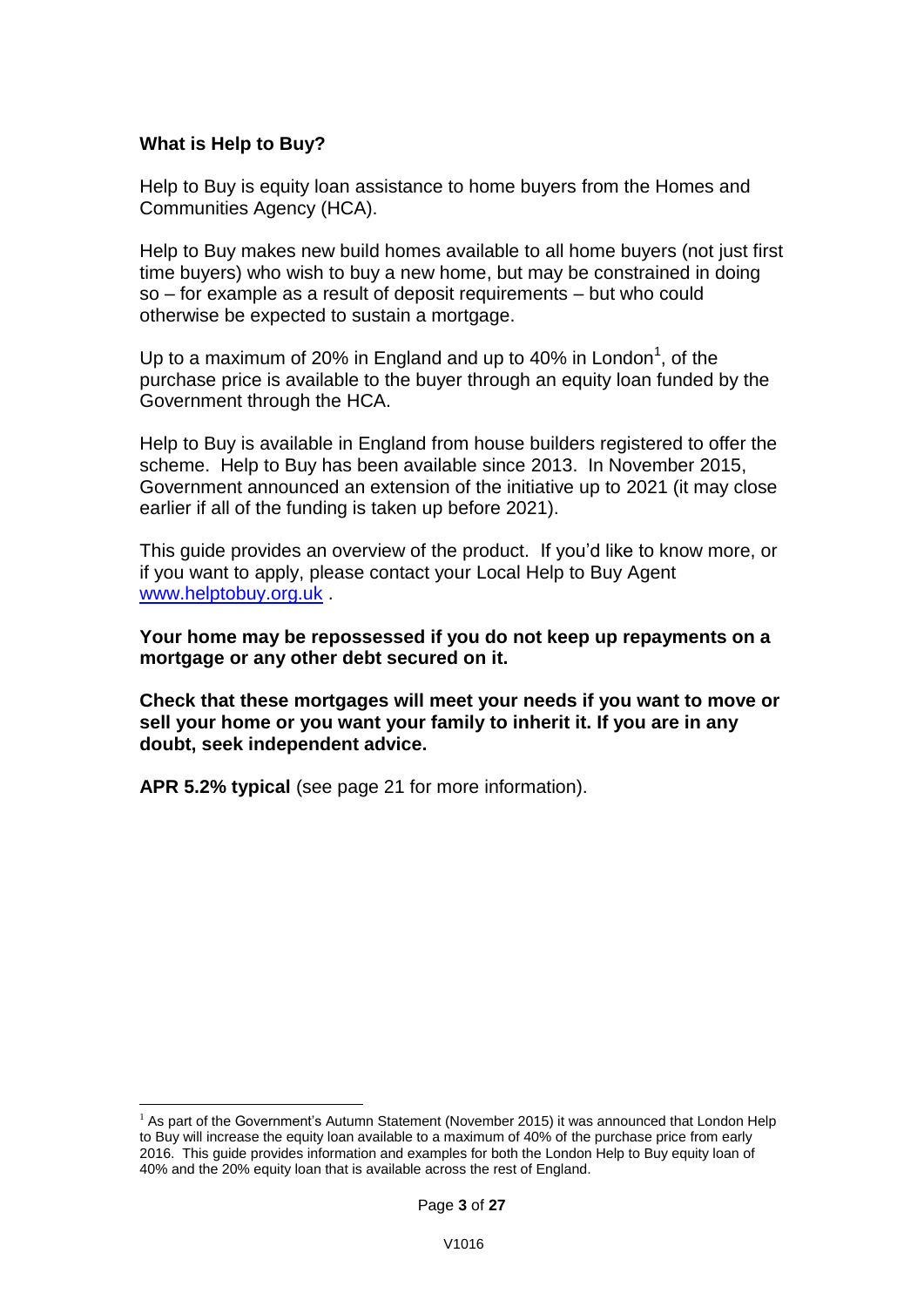## **Help to Buy overview**

With Help to Buy, the buyer ('you') buys a new home on a new build development with assistance from the Homes and Communities Agency ('the Agency') in the form of an equity loan.

For Help to Buy in England, not London, you must take out a first mortgage (with a qualifying lending institution e.g. a bank or building society) for at least 25% of the value of the property you wish to purchase. This mortgage, together with any cash contribution from you, must be a minimum of 80% of the full purchase price. The maximum full purchase price is £600,000.

For London Help to Buy 40% equity loan assistance, your first mortgage must be at least 25% of the value of the property you wish to purchase. The mortgage, together with the cash contribution from you, must be a minimum of 60% of the purchase price. The maximum full purchase price is £600,000.

Your cash deposit contribution must always be a minimum of 5% of the full purchase price.

The Agency will provide an equity loan to fund the balance needed to make up the full purchase price of your home, up to a maximum of 20% (40% maximum for London Help to Buy) of the full purchase price.

The equity loan must be repaid after 25 years, or earlier if you sell your home. You must repay the same percentage of the proceeds of the sale to the Agency as the initial equity loan (i.e. if you received an equity loan for 20% of the purchase price of your home, you must repay 20% of the proceeds of the future sale).

An initial monthly management fee of £1 is payable by direct debit from the start of the Agency loan until it is repaid. After the first five years you will pay an additional fee as interest of 1.75%, rising annually by the increase (if any) in the Retail Price Index (RPI) plus 1%.

Local Help to Buy Agents will assess and approve your purchase for Help to Buy, and you need their approval before you proceed with the buying process.

Further details on all these points and the buying process are set out within this guide.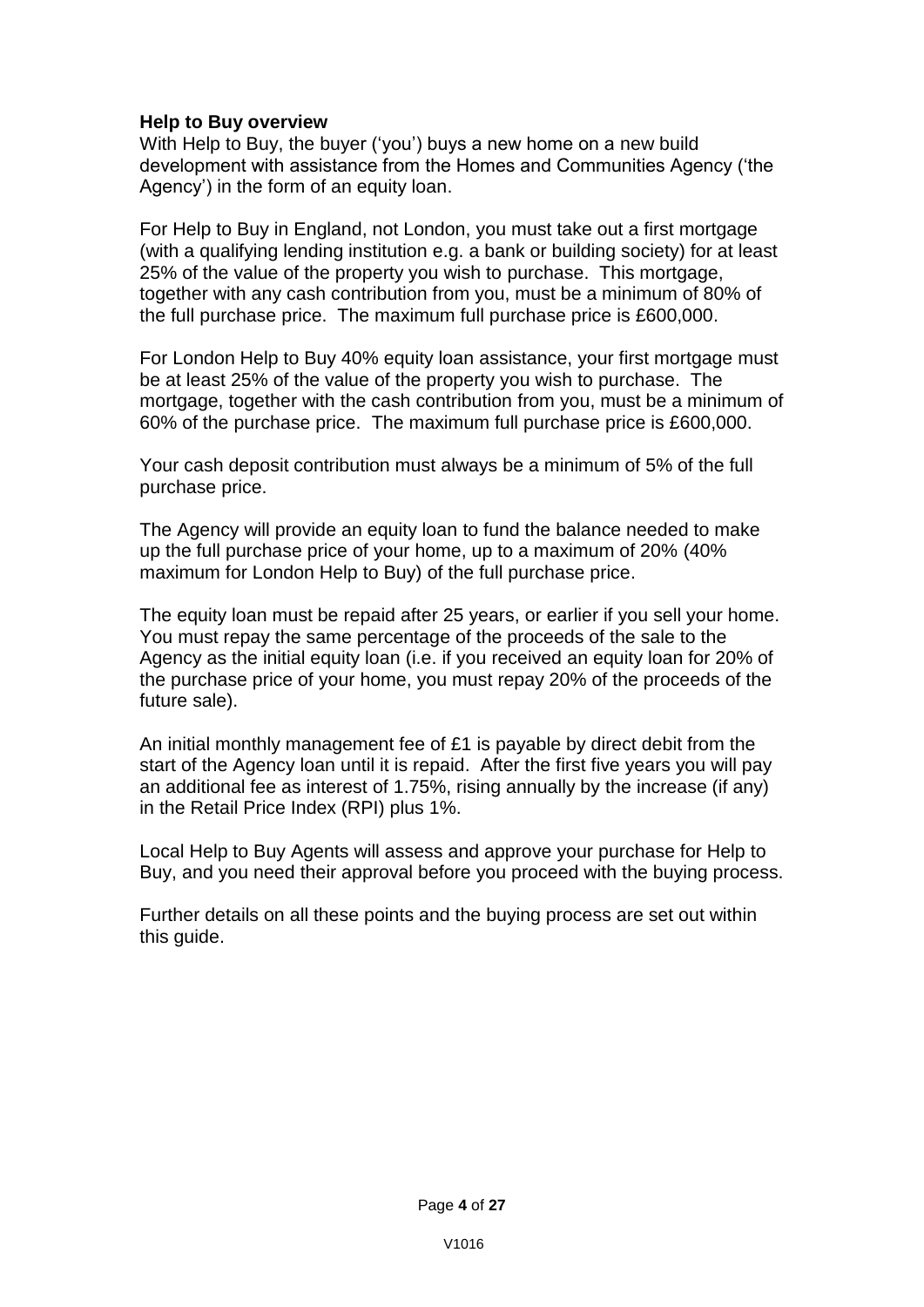## **How does it work?**

Help to Buy enables buyers to purchase a new property, funded by a mortgage and with help from the Agency.

This enables you to take out a mortgage on which you make repayments in the normal way. Your mortgage lender will require that you contribute a deposit (minimum 5% of the full purchase price). Your mortgage and deposit must cover a combined minimum of 80% of the total purchase price (or 60% of total purchase price in London). The rest of the purchase price will be paid for with an equity loan from the Agency.

#### **As a result of providing this assistance, the Agency has an entitlement to a share of the future sale proceeds equal to the percentage contribution required to assist your purchase. Examples of this are shown below.**

For the first five years of Help to Buy home ownership you will pay an initial monthly management fee of £1. This continues until the loan is repaid. After five years, the equity loan will be subject to an additional interest fee (collected from you on behalf of the Agency by the Agency's Mortgage Administrator) of 1.75% per annum on the outstanding amount of the equity loan. From the fifth anniversary of the loan this fee will increase each year by the increase (if any) in RPI plus 1%. This is illustrated on page 18.

The management fee and interest fees are not capital repayments to your Agency equity loan – they do not reduce the amount owing.

**When you sell your Help to Buy home (unless you have chosen to repay your equity loan earlier), you must repay the Help to Buy assistance from a share of the sale proceeds. So, if the Agency assisted your purchase with a 20% contribution, your repayment will be 20% of the total market value when it is sold. Turn to page 15 to see what happens if values have fallen.** 

Following the purchase you can choose at any time to make voluntary part repayments ('staircasing' or a full repayment) of the Help to Buy assistance at the prevailing market value. The minimum voluntary repayment is 10% of the market value at the time of repayment.

The Agency's entitlement to a share of the future sale proceeds is secured through a second charge on your home. This is done in the same way that your main mortgage lender will secure its lending through a first charge on your home. Although, if you buy through Help to Buy, you will have a mortgage for less than the full purchase price of the property, you will be the legal owner with 100% title to your home. The tables below show how it works.

In this example below, the Help to Buy buyer has purchased a £200,000 home with a deposit of £10,000 and a mortgage of £150,000. The Agency has contributed an equity loan totalling £40,000 or 20% of the total purchase price.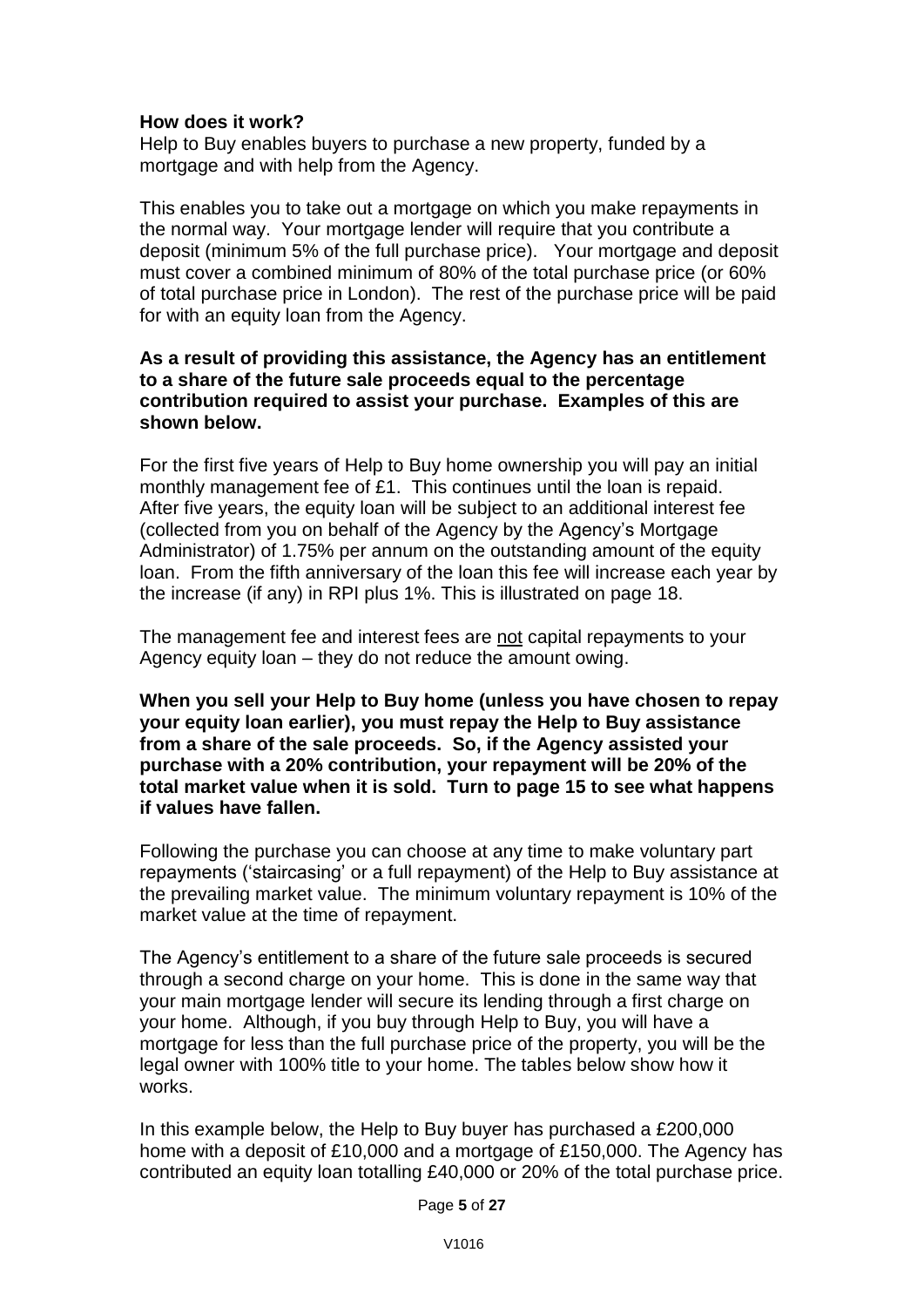In this example, when the home is sold, the Agency will be entitled to 20% of the total sale price.

| Example of Help to Buy home ownership in England, not<br>London | £        | %   |
|-----------------------------------------------------------------|----------|-----|
| Open market price of new home                                   | £200,000 | 100 |
| Help to Buy buyer mortgage @ 75%                                | £150,000 | 75  |
| Help to Buy buyer pays minimum 5% deposit                       | £10,000  | 5   |
| Help to Buy buyer total contribution                            | £160,000 | 80  |
| Agency Help to Buy assistance 20% equity loan                   | £40,000  | 20  |

Help to Buy always requires that the buyer has a main mortgage of at least 25% of the full purchase price.

In this example below, the London Help to Buy buyer has purchased a £400,000 home with a deposit of £20,000 and a mortgage of £220,000. The Agency has contributed an equity loan totalling £160,000 or 40% of the total purchase price. In this example, when the home is sold, the Agency will be entitled to 40% of the total sale price.

| <b>Example of London Help to Buy home ownership</b>  | £        | %   |
|------------------------------------------------------|----------|-----|
| Open market price of new home                        | £400,000 | 100 |
| Help to Buy buyer mortgage @ 55%                     | £220,000 | 55  |
| Help to Buy buyer pays minimum 5% deposit            | £20,000  | 5   |
| Help to Buy buyer total contribution                 | £240,000 | 60  |
| Agency London Help to Buy assistance 40% equity loan | £160,000 | 40  |

Help to Buy always requires that the buyer has a main mortgage of at least 25% of the full purchase price.

Because Help to Buy assistance is through an equity loan, the amount required to increase your equity share will be dependent on the total value of the property at the time you want to redeem part of your equity loan (sometimes known as 'staircasing') or repay in full.

The amount you need to do this will increase if your home increases in value and decrease if its value falls (see examples later in this guide).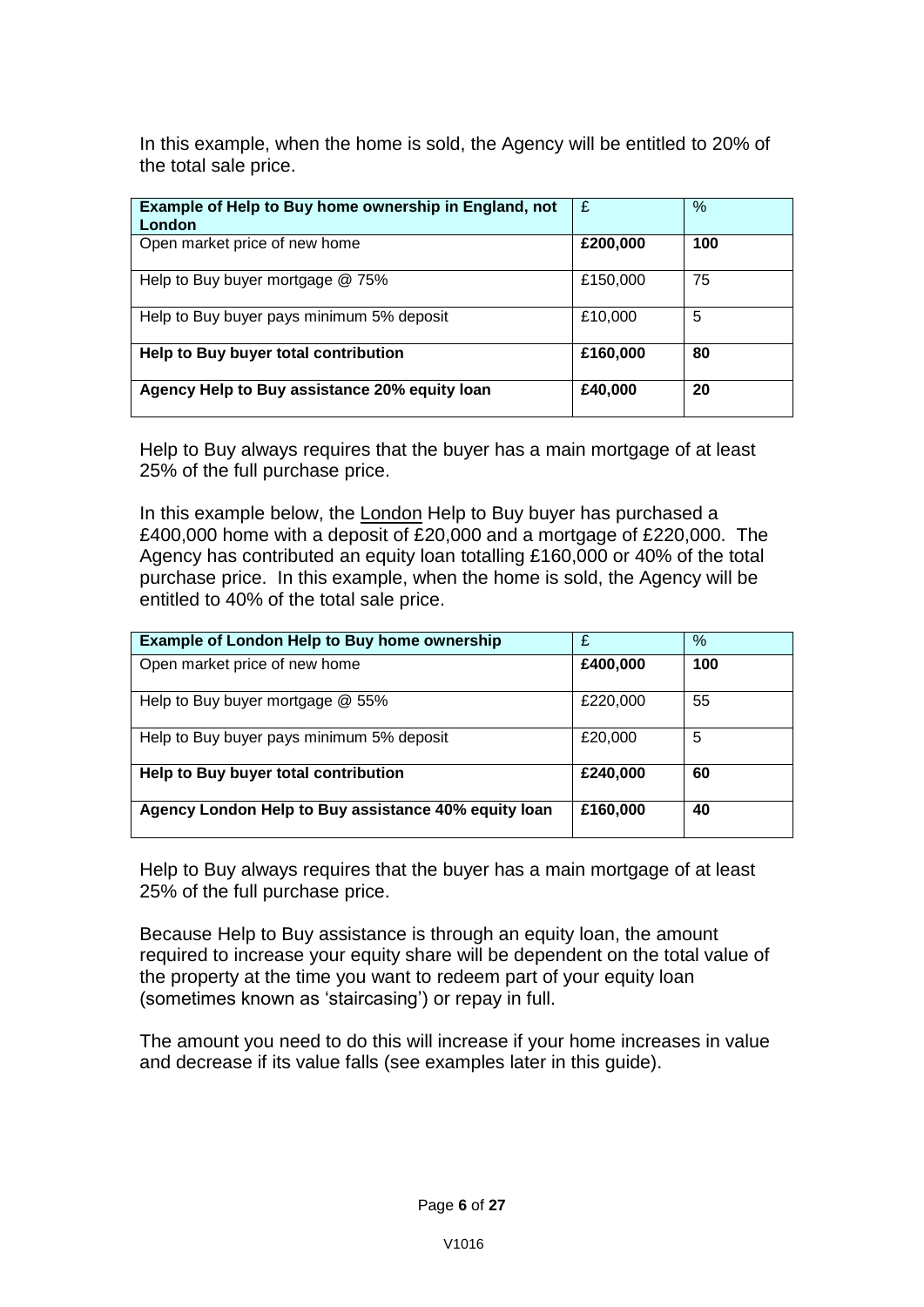#### **Who can take part in the scheme?**

It is open to all buyers seeking a new build home.

Help to Buy buyers outside London must be able to fund up to 80% of their selected property through a conventional mortgage and deposit. London Help to Buy buyers must be able to fund 60% of the property through a conventional mortgage and deposit.

Buyers must always provide a 5% cash deposit contribution (5% of the full purchase price).

Buyers must take out a first charge mortgage with a qualifying lender.

The maximum purchase price is £600,000.

The Local Help to Buy Agent (see below) will carry out an assessment of an application by a potential Help to Buy buyer to ensure that they are in a position to afford a conventional mortgage for their proposed purchase. This protects tax payers' investment in the Help to Buy home. Buyers cannot use the scheme if they require a main mortgage more than 4.5 times their household income.

You must have access to a minimum 5% deposit of the full purchase price.

**The property purchased must be your only residence. Help to Buy is not available to assist buy-to-let investors or those who will own any property other than their Help to Buy property after completing their purchase.** 

**You cannot rent out your existing home and buy a second home through Help to Buy.** 

**Applicants who make fraudulent claims for Help to Buy assistance may be liable to criminal prosecution.** 

**Fraudulent claims will always require immediate repayment of the Help to Buy equity loan assistance.**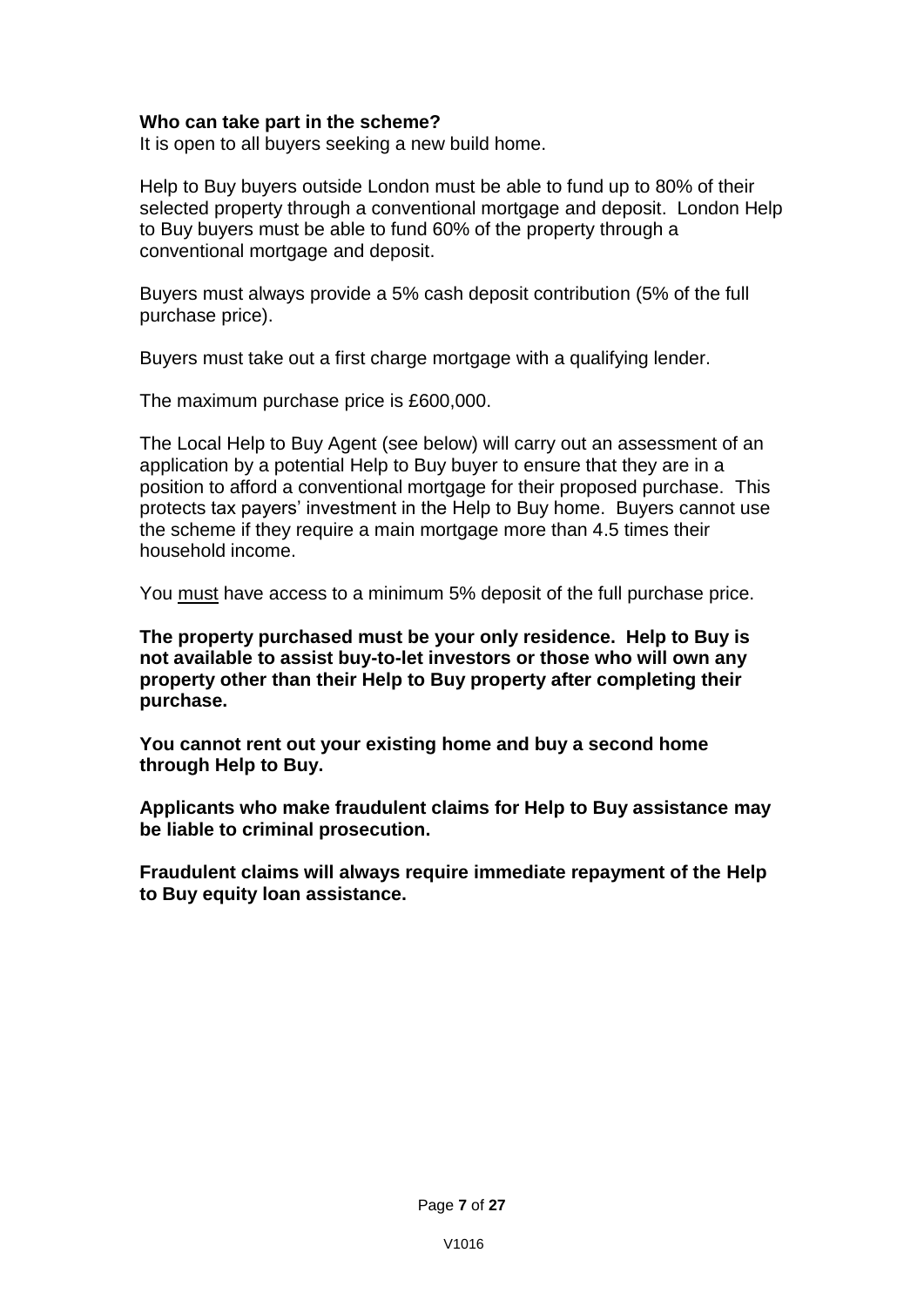# **What does the Help to Buy Agent do?**

The Local Help to Buy Agents act on behalf of the Agency to signpost potential buyers towards Help to Buy schemes in their area and will carry out a sustainability check on applicants. Details of the policy the agents follow is published [here](https://www.gov.uk/government/uploads/system/uploads/attachment_data/file/495034/Equity_Loan_calculator_guidance_-_Jan_2016.pdf) and is updated from time to time.

They will also guide you through the process of buying your Help to Buy home and issue the approvals to your solicitor and the house builder to purchase the home through the Help to Buy scheme.

The role of the Local Help to Buy Agent is to:

- hold information about Help to Buy schemes for prospective buyers,
- assess long term sustainability and eligibility, and
- give approval to a Help to Buy buyer's solicitor/conveyancer to proceed with a purchase.

Following the Help to Buy sale, your details will be transferred to the Agency's Mortgage Administrator.

The role of the Agency's Mortgage Administrator is to provide a single point of contact to:

- administer payment of fees and interest by buyers on their Help to Buy equity loans.
- recover the equity loans repayments as owners sell and move on or staircase, and
- provide advice and approval for exceptional cases relating to subletting, remortgaging and requests for additional borrowing.

## **Where are Help to Buy homes available?**

Help to Buy homes are available from house builders registered to offer Help to Buy homes in England. Registered builders will make it clear in their advertising if Help to Buy homes are available on their development sites.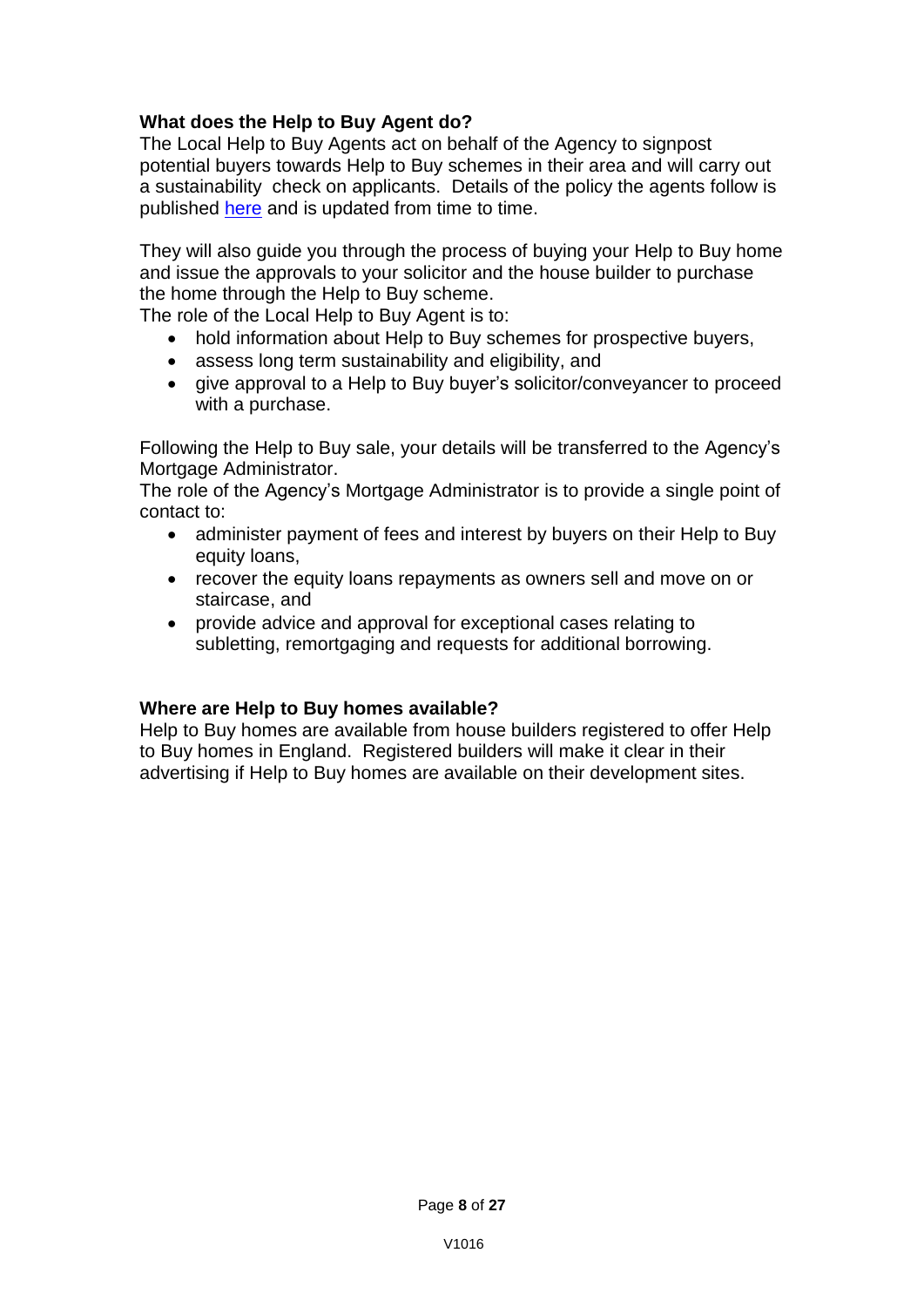## **How to buy a Help to Buy home The four-stage Help to Buy buying process**

# **Stage 1: Application**

- Contact house builders, visit schemes of registered house builders and identify your potential Help to Buy property.
- Its recommended that you see an Independent Financial Advisor (IFA) to gain confirmation of your financial status. The Local Help to Buy Agent and house builders will be able to suggest some IFAs for you to try.
- You must ensure you have funds to pay:
	- $\circ$  a reservation fee if required (maximum £500)
	- o a deposit on exchange of contracts of at least 5% of the full purchase price (some main mortgage lenders may require higher deposits)
	- o other fees on completion (e.g. stamp duty, legal fees, main mortgage fees).
- You complete a Help to Buy "Property Information Form" (available from the house builder). You must complete this with details of your proposed purchase, your proposed main mortgage, deposit and including your household income. The Property Information Form also confirms your agreement to the funds due under the Help to Buy mortgage being paid directly to the house builder.
- You must also reserve the home. You will usually be expected to pay a reservation fee to the house builder.
- The signed Property Information Form and a copy of the builder's signed reservation form must be sent to the Local Help to Buy Agent.

# **Stage 2: Authority to Proceed**

- Your Local Help to Buy Agent checks you can afford your main mortgage and ensures you have signed the declaration that the Help to Buy home will be your only residence. This is to protect tax payers' investment in the Help to Buy equity loan.
- If affordable, you will receive an "Authority to Proceed" from your Local Help to Buy Agent within four working days of the house builder submitting your fully completed Property Information Form and reservation form to the Local Help to Buy Agent. This process may be delayed if you do not fully complete your Property Information Form.
- You instruct a solicitor to act for you and tell your IFA so that a full mortgage application can be submitted.
- The 'Authority to Proceed' will be accompanied by instructions to you and your solicitor/conveyancer. This pack will include legal documents that will be explained to you by your solicitor/conveyancer.
- You should only submit your main mortgage application once you have the "Authority to Proceed" from the Local Help to Buy Agent.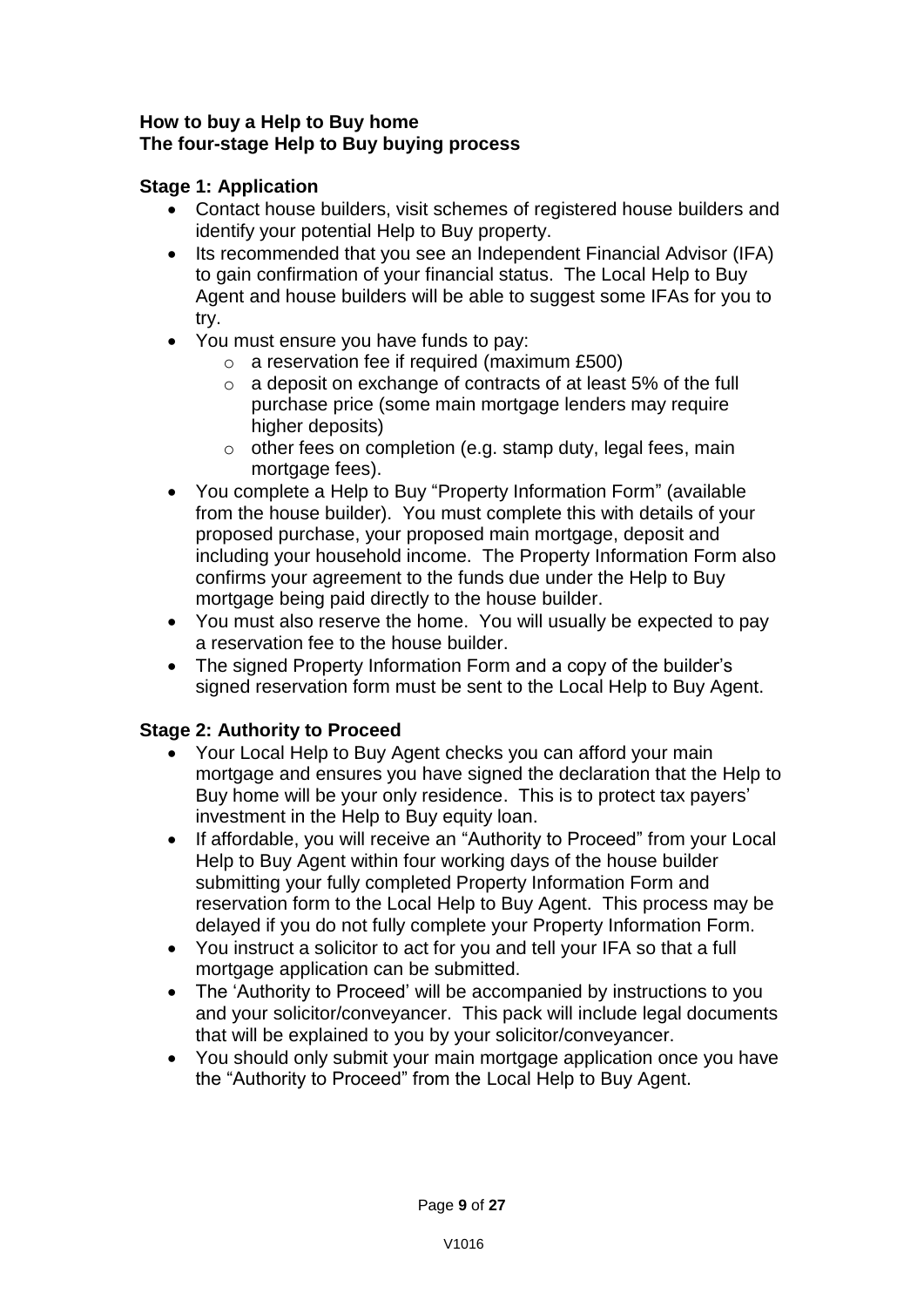## **Stage 3: Mortgage offer and exchange of contracts**

- Your solicitor/conveyancer will advise you and ensure you sign the sale contract and the Help to Buy equity loan.
- Your solicitor/ conveyance will explain the legal implications of the equity loan, that the Help to Buy home must be your only residence and the consequences of a fraudulent application (see below).
- Your solicitor/conveyancer checks that your mortgage offer, property price and available funds are consistent with the Authority to Proceed, and requests permission to exchange contracts from the Local Help to Buy Agent.
- Your Local Help to Buy Agent issues approval to your solicitor/conveyancer and contracts are exchanged.
- You will have paid a deposit if required and are now legally contracted to complete the purchase by an agreed date.

# **Stage 4: Completing the purchase**

- At completion, your lender provides its funds and the Agency will make its funds available to you via the house builder. Once completion has taken place you own the property and can move in.
- Your solicitor returns confirmation of the sale to your Local Help to Buy Agent who then registers your details with the Agency's Mortgage Administrator.
- A second charge is registered on your home by your solicitor in favour of the Agency, entitling it to a share of the future sale proceeds. The charge will be equivalent to the percentage contribution made towards the purchase price. You must repay the percentage contribution when you sell your home or after 25 years (whichever is earlier).

**The property purchased must be your only residence. Help to Buy is not available to assist buy-to-let investors or those who will own any property in the UK or abroad other than their Help to Buy property after completing their purchase.** 

**You cannot rent out your existing home and buy a second home through Help to Buy.** 

**You cannot purchase a Help to Buy property if you own land with resisidential planning use.** 

**You cannot purchase a Help to Buy home whilst your name is attached to the deeds or if you will benefit financially from the future sale of a property even if you do not live there.** 

**Married couples own joint assets and therefore both parties are treated as joint owners regardless of the mortgage/paperwork being in one or both names.** 

**Applicants who make fraudulent claims for Help to Buy assistance will be liable to criminal prosecution.** 

**All Fraudulent claims will always require immediate repayment of the equity loan assistance.**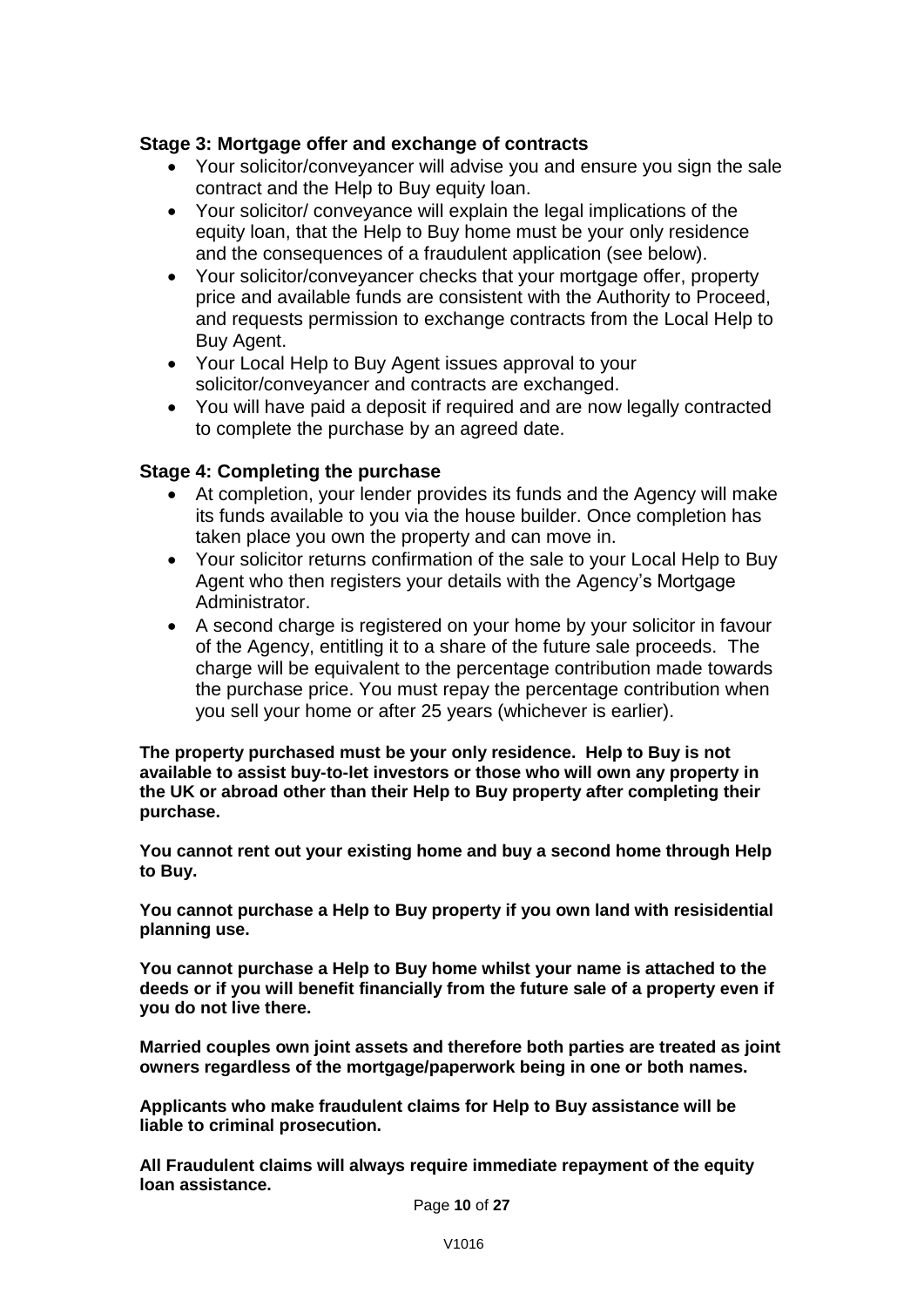#### **How long does the process take?**

Once you find a property you want to buy, you need to reserve it and submit a duly completed 'Property Information Form' to your Local Help to Buy Agent.

Your Local Help to Buy Agent will seek to assess your affordability (from a fully completed Property Information Form) within four working days and will issue an Authority to Proceed.

Your Local Help to Buy Agent's 'Authority to Proceed' is valid for three months – the time limit for exchange of contracts. Typically, most house builders will be seeking buyers to exchange contracts within one month of making a reservation. You must legally complete on your purchase within six months of exchanging contracts.

You are responsible for securing your mortgage and appointing your solicitor/conveyancer, although your Local Help to Buy Agent and house builders will be able to suggest some options.

#### **Further information**

Help to Buy homes are only available from Help to Buy registered house builders who are in contract with the Agency to offer homes for sale through the Help to Buy programme.

Registered builders will make it clear in their advertising whether Help to Buy homes are available on their development sites.

Your Local Help to Buy Agent can also help you find out more about availability of Help to Buy homes in your area.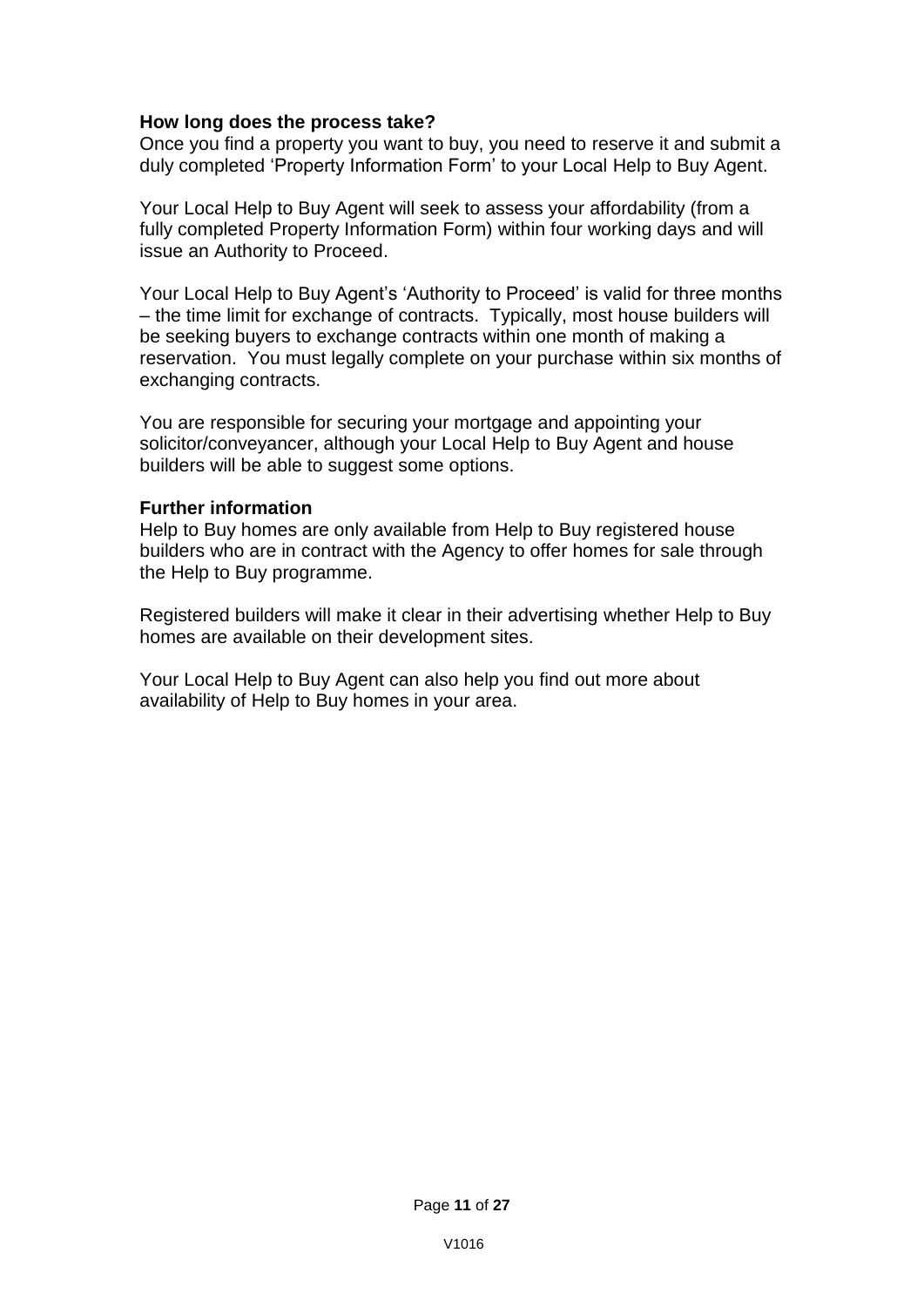# **Your mortgage**

## **What is the minimum contribution I must make to my Help to Buy home purchase?**

Outside of London your minimum contribution must be 80% of the full purchase price which can be made up from your mortgage and your cash deposit contribution and any other savings.

Buyers must have a first charge mortgage for a minimum of 25% of the full market value and always provide a minimum 5% cash deposit contribution (5% of the full purchase price).

London Help to Buy requires a minimum contribution of 60% of the full purchase price. This can be made up from your mortgage and cash deposit contribution.

Buyers accessing the London Help to Buy equity loan must have a first charge mortgage for a minimum of 25% of the full market value and always provide a minimum 5% cash deposit contribution (5% of the full purchase price).

The long term sustainability of your mortgage contribution will be assessed by the Local Help to Buy Agent.

Your mortgage will be based on a multiple up to a maximum 4.5 times your household income. Higher multiples cannot be approved by the Local Help to Buy Agent under any circumstances.

Your Local Help to Buy Agent will also work to a guideline to ensure that your monthly costs (mortgage, service charges and fees) are no more than 45% of your net disposable income. Higher percentages cannot be approved by the Local Help to Buy Agent under any circumstances.

With limited resources available, Government is seeking to assist as many buyers as possible to buy with a Help to Buy equity loan. Therefore, if it looks like you can already secure a c90% main mortgage you should think carefully whether a Help to Buy equity loan is right for you. There may be better options for you to consider and you should seek independent financial advice about this.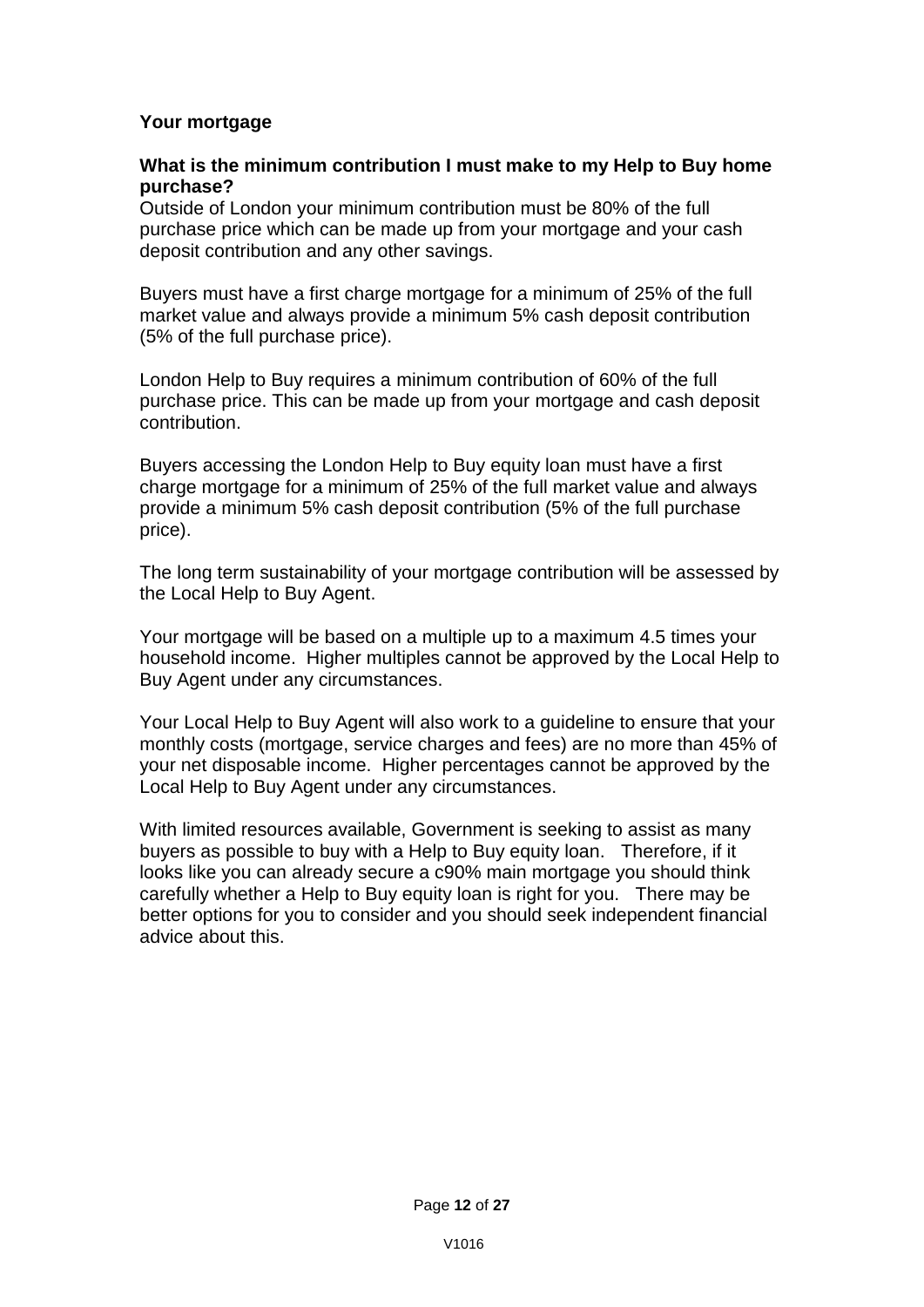## **What is the legal mechanism that ensures the Agency receives their correct share when the equity loan is repaid?**

The Agency's equity loan will be secured through a second charge registered on your property title at Land Registry; this process will be undertaken by your solicitor. This means your property cannot be sold in the future unless the Agency's equity loan percentage is repaid.

You must agree to the legal charge being secured on your home before your purchase can be completed. Your Help to Buy equity loan also includes other obligations such as the requirement for you to insure your property. Your solicitor/conveyancer will advise you on the legal implications of your obligations and these documents before they are signed.

# **What happens when I sell my Help to Buy home?**

When you sell your Help to Buy home, (unless you have already chosen to repay your Help to Buy equity loan) you will repay the Agency's equity loan simultaneously. So if you initially purchased with a 75% mortgage and a 5% cash deposit and have made no other staircasing repayments (see Illustration 1 below), you will repay the Agency 20% of the value at the time you sell.

The Mortgage Administrator will collect the Agency's repayment.

You can sell your home at any time and an independent valuer must decide what it is worth. Your property should be sold on the open market at the prevailing market valuation. If you do sell your property for more than the prevailing market value then the amount due to the Agency under the equity loan will be their percentage value of the actual sale price. The Agency will not agree to release its charge over the property for sales at less than market value.

If there are any fees or interest outstanding, for example, interest arrears at the time of selling, these must be paid before the sale is completed.

The Help to Buy equity loan must be repaid when you sell your home. You will pay the costs of selling.

The illustrations below give examples of how the equity loan repayment is calculated assuming a Help to Buy home starting value of £200,000 and a buyer taking on a mortgage for 75% and paying a 5% deposit. Your solicitor/conveyancer will be able to provide more illustrations when they advise you on your purchase.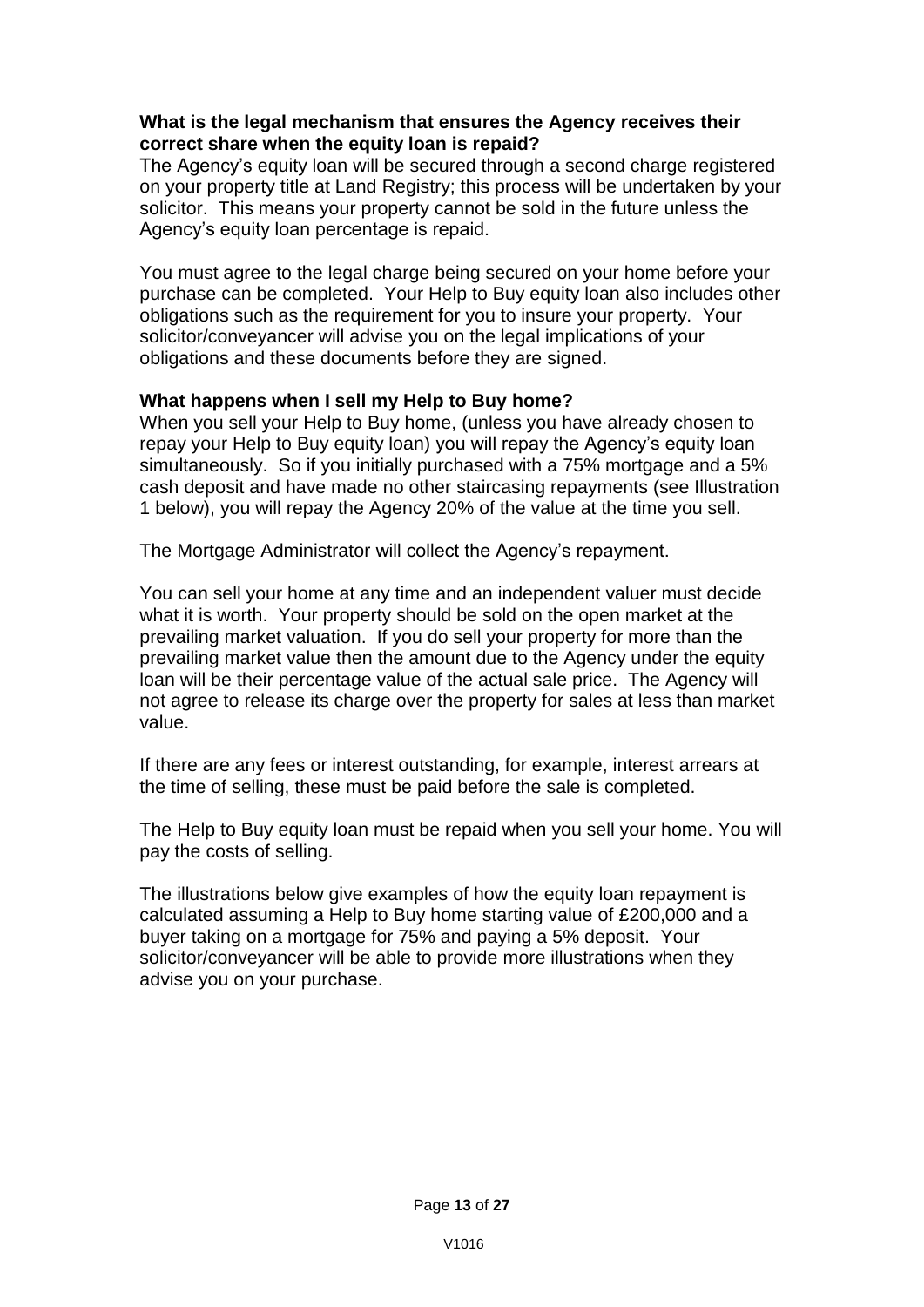## **Illustration 1a**

| Start of year | <b>Estimated</b><br>annual change<br>in property<br>price % | <b>Total property</b><br>Value | <b>Help to Buy</b><br>home owner<br><b>vour</b><br>entitlement to<br>$80\%$ of<br>property value | <b>Agency</b><br>entitlement to<br>$20%$ of<br>property value |
|---------------|-------------------------------------------------------------|--------------------------------|--------------------------------------------------------------------------------------------------|---------------------------------------------------------------|
|               | $+2$                                                        | £200,000                       | £160,000                                                                                         | £40,000                                                       |
| $\mathcal{P}$ | $+2$                                                        | £204,000                       | £163,200                                                                                         | £40,800                                                       |
| 3             | $+2$                                                        | £208,080                       | £166,464                                                                                         | £41,616                                                       |
| 4             | $+2$                                                        | £212,242                       | £169,794                                                                                         | £42,448                                                       |
| 5             | $+2$                                                        | £216,846                       | £173,477                                                                                         | £43,369                                                       |
| 6             | $+2$                                                        | £220,816                       | £176,653                                                                                         | £44,163                                                       |

In the example in 1a, if the buyer chose to sell their Help to Buy home at the start of year six (after owning the property for five years) and assuming property values increased by 2% every year, the buyer would receive an estimated £220,816 from the sale. The buyer would then use this to settle any outstanding balance on their main mortgage and to repay the £44,163 Help to Buy equity loan.

# London Help to Buy example

The illustrations below give examples of how the equity loan repayment is calculated assuming a London Help to Buy home starting value of £400,000 and a buyer taking on a mortgage for 55% and paying a 5% deposit. Your solicitor/conveyancer will be able to provide more illustrations when they advise you on your purchase.

## **Illustration 1b**

| Start of year | <b>Estimated</b><br>annual change<br>in property<br>price % | <b>Total property</b><br>Value | <b>London Help to</b><br><b>Buy home</b><br>owner your<br>entitlement to<br>$60%$ of<br>property value | <b>Agency</b><br>entitlement to<br>40% of<br>property value |
|---------------|-------------------------------------------------------------|--------------------------------|--------------------------------------------------------------------------------------------------------|-------------------------------------------------------------|
|               | $+2$                                                        | £400,000                       | £240,000                                                                                               | £160,000                                                    |
| 2             | $+2$                                                        | £408,000                       | £244,800                                                                                               | £163,200                                                    |
| 3             | $+2$                                                        | £416,160                       | £249,696                                                                                               | £166.464                                                    |
|               | $+2$                                                        | £424,483                       | £254,690                                                                                               | £169,793                                                    |
| 5             | $+2$                                                        | £432,973                       | £259,784                                                                                               | £173,189                                                    |
| 6             | $+2$                                                        | £441,632                       | £264,979                                                                                               | £176,653                                                    |

In the example above, if the buyer chose to sell their London Help to Buy home at the start of year six (after owning the property for five years) and assuming property values increased by 2% every year, the buyer would receive an estimated £441,632 from the sale. The buyer would then use this to settle any outstanding balance on their main mortgage and to repay the £176,653 Help to Buy equity loan.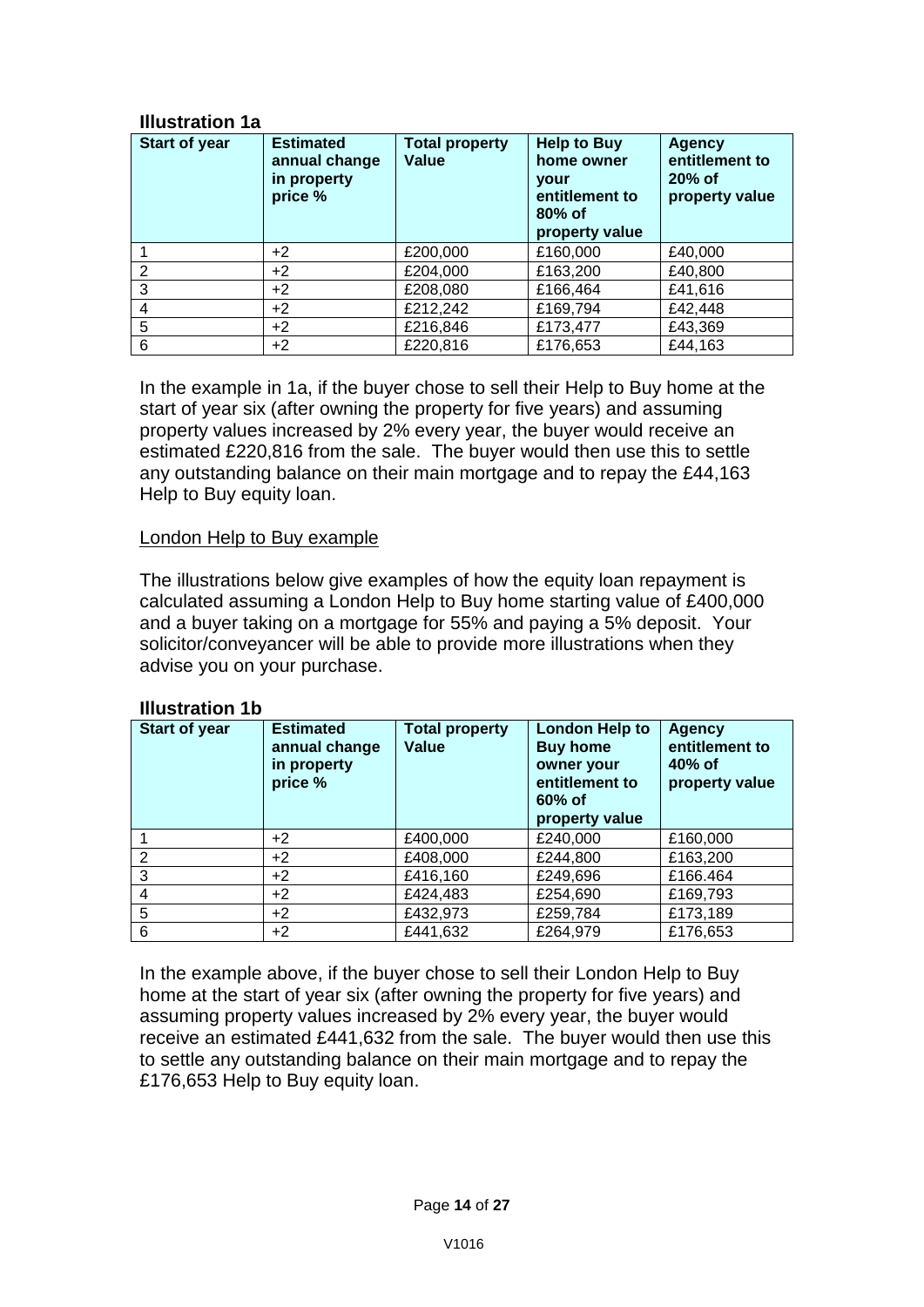# **What happens if property values fall?**

## **Will I have to repay the full amount of Help to Buy assistance or just a percentage of the total sale proceeds?**

When you sell your home, (unless you have repaid the Help to Buy equity loan document previously) the Help to Buy equity loan document commits you to repay a percentage of the market value equal to the percentage contribution of assistance received.

This means if the market value of your property falls below the level at which it was first purchased, you will repay less than the original amount the Agency contributed to the original purchase.

You must always show that the proposed sale value is at the prevailing market value before going ahead. The Agency's Mortgage Administrator must approve the sale before allowing the second charge to be released.

As long as you have complied with all your obligations in the Help to Buy mortgage deed, you will not be required to provide for any shortfall in the equity loan repayment if you sell when values have fallen.

If you do not comply with the terms of the Help to Buy mortgage deed, the Agency will seek to recover all the money they are owed. Your solicitor will explain the Help to Buy mortgage deed to you before the property is purchased.

| Start of year | <b>Estimated</b><br>annual change<br>in property<br>price % | <b>Total</b><br>property<br>Value | <b>Help to Buy</b><br>home owner<br>your entitlement<br>to 80% of<br>property value | <b>Agency Help to</b><br><b>Buy entitlement</b><br>to 20% of<br>property value |
|---------------|-------------------------------------------------------------|-----------------------------------|-------------------------------------------------------------------------------------|--------------------------------------------------------------------------------|
|               | -5                                                          | £200,000                          | £160,000                                                                            | £40,000                                                                        |
| 2             | $-5$                                                        | £190,000                          | £152,000                                                                            | £38,000                                                                        |
| 3             | -5                                                          | £180,500                          | £144,400                                                                            | £36,100                                                                        |
| 4             | $+5$                                                        | £171,475                          | £137,180                                                                            | £34,295                                                                        |
| 5             | $+5$                                                        | £180,049                          | £144,039                                                                            | £36,010                                                                        |
| 6             | $+5$                                                        | £189,051                          | £151,241                                                                            | £37,810                                                                        |

# **Illustration 2a**

In the above example, if no capital repayment has been made on the main mortgage, repayment of the £150,000 mortgage from sales proceeds would leave £39,051 to contribute to the repayment of the £37,810 equity loan.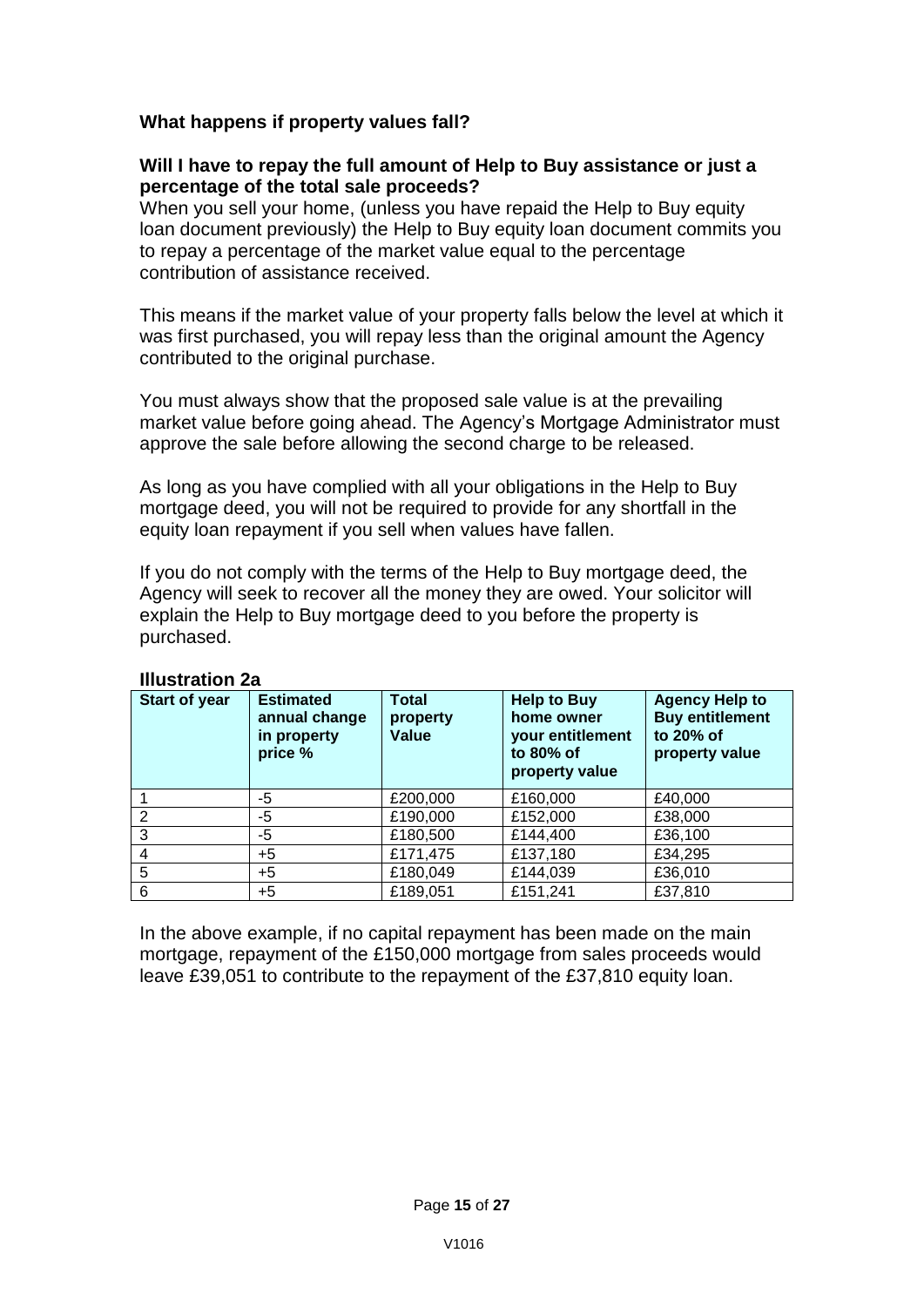## London Help to Buy example

#### **Illustration 2b**

| Start of year | <b>Estimated</b><br>annual change<br>in property<br>price % | <b>Total</b><br>property<br>Value | London Help to<br><b>Buy home owner</b><br>your entitlement<br>to $60\%$ of<br>property value | <b>Agency Help to</b><br><b>Buy entitlement</b><br>to 40% of<br>property value |
|---------------|-------------------------------------------------------------|-----------------------------------|-----------------------------------------------------------------------------------------------|--------------------------------------------------------------------------------|
|               | -5                                                          | £400,000                          | £240,000                                                                                      | £160,000                                                                       |
| 2             | -5                                                          | £380,000                          | £228,000                                                                                      | £152,000                                                                       |
| 3             | $-5$                                                        | £361,000                          | £216,600                                                                                      | £144,400                                                                       |
|               | $+5$                                                        | £342,950                          | £205,770                                                                                      | £137,180                                                                       |
| 5             | $+5$                                                        | £360,098                          | £216,059                                                                                      | £144,039                                                                       |
| 6             | $+5$                                                        | £378,102                          | £226,861                                                                                      | £151,241                                                                       |

In the above London Help to Buy example, if no capital repayment has been made on the main mortgage, repayment of the £220,000 mortgage from sales proceeds would leave £158,102 to contribute to the repayment of the £151,241 equity loan.

## **Can I redeem my equity loan in part, sometimes known as "staircasing"?**

The Help to Buy scheme allows you to repay all or part of your equity loan. A partial repayment is often called "staircasing'.

Staircasing payments can be made at any time and must be a minimum of 10% of your home's prevailing market value – whether that value is more or less than when originally purchased. You may wish to check any additional criteria with your current lender.

An independent valuer must provide a valuation of your property and you will also be responsible for the associated administrative cost. Enquiries about administrative costs should be made to the Agency's Mortgage Administrator.

If you decide to staircase after five years of ownership, the fees (see below) you pay on your Help to Buy equity loan will reduce to reflect your smaller outstanding loan percentage.

If you extend your mortgage to fund your partial repayment of the Agency equity loan, your mortgage repayments will probably increase to reflect the fact that you have repaid some of the equity loan. The Agency's Mortgage Administrator will need to approve any increase in your first charge mortgage.

In the example below, the buyer chooses to staircase by 10% to reduce the Agency equity loan to 10% at the start of year six (after owning the property for five years). Assuming property values increased by 5% every year, the buyer would have to repay £25,526 to reduce the Agency equity loan to 10% based on the future property value.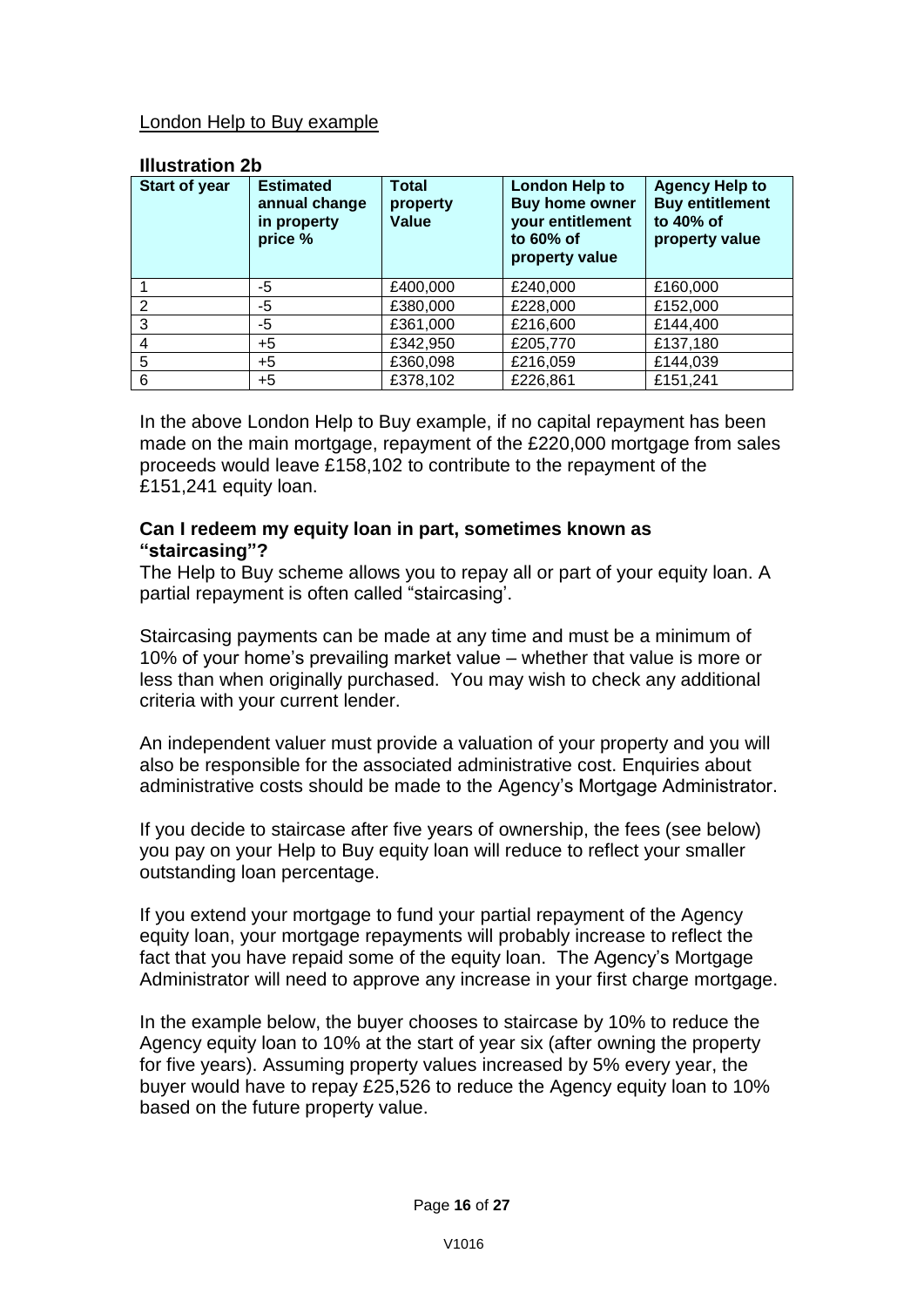If the buyer has any outstanding equity loan fees at the time of staircasing, these arrears must also be paid at the same time as the staircasing payment is made.

Your solicitor/conveyancer will be able to provide more illustrations when they advise you on your purchase.

| <b>Start</b><br>0f<br>year | <b>Estimated</b><br>annual change<br>in property<br>price % | <b>Total</b><br>property<br>Value | <b>Help to Buy</b><br>home owner<br>your entitlement<br>to 80% of<br>property value | <b>Cost to Help</b><br>to Buy<br><b>Home owner</b><br>staircasing<br>by $10\%$ | <b>After staircasing</b><br><b>Help to Buy home</b><br>your entitlement<br>to 90% of<br>property value |
|----------------------------|-------------------------------------------------------------|-----------------------------------|-------------------------------------------------------------------------------------|--------------------------------------------------------------------------------|--------------------------------------------------------------------------------------------------------|
|                            | $+5$                                                        | £200,000                          | £160,000                                                                            | Not applicable                                                                 | Not applicable                                                                                         |
| 2                          | $+5$                                                        | £210,000                          | £168,000                                                                            | £21,000                                                                        | £189,000                                                                                               |
| 3                          | +5                                                          | £220,500                          | £176,400                                                                            | £22,050                                                                        | £198,450                                                                                               |
| 4                          | $+5$                                                        | £231,525                          | £185,220                                                                            | £23,153                                                                        | £208,373                                                                                               |
| 5                          | $+5$                                                        | £243,101                          | £194,480                                                                            | £24,310                                                                        | £218,790                                                                                               |
| 6                          | +5                                                          | £255,256                          | £204,204                                                                            | £25,526                                                                        | £229,730                                                                                               |

# **Illustration 3**

#### **Are there any restrictions on the mortgage provider?**

Your first charge mortgage must be from a qualifying lending institution. These include lenders who are authorised under the Financial Services and Markets Act 2000, and who have permission to enter into regulated mortgage contracts. This is likely to include most banks and building societies.

The Financial Conduct Authority keeps a register of authorised persons on its website. The register can be found at http://www.fca.org.uk/register/

Your solicitor/conveyancer will check that the lender is compliant before a sale can proceed.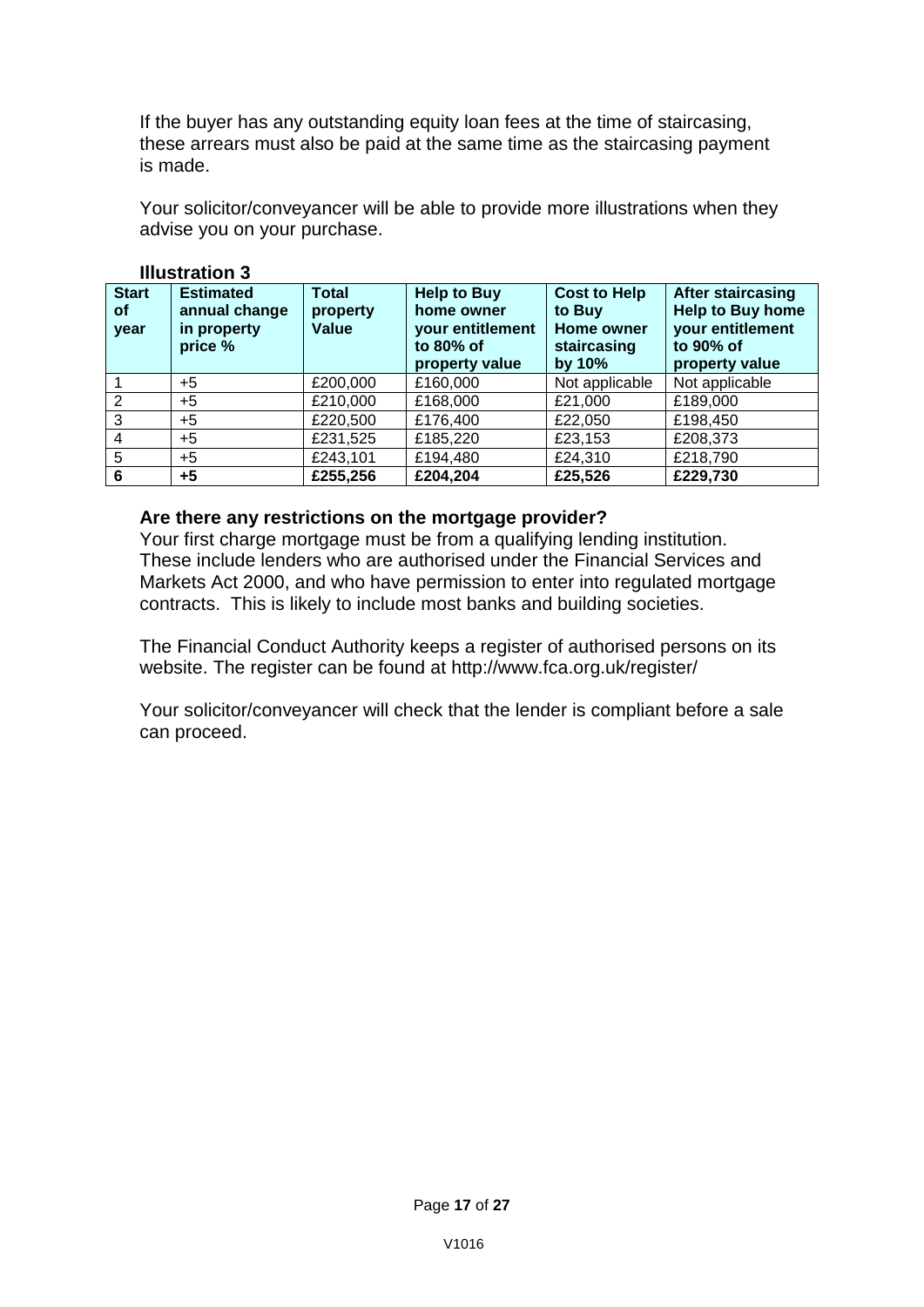# **Fees and costs**

## **What are the monthly costs of Help to Buy?**

Typically every month, you will need to make payments in addition to your normal monthly outgoings, including:

- mortgage repayments to lenders
- Initial monthly management fee of £1 per month to be paid by direct debit from the start of ownership until the loan is repaid
- after five years, interest fees on the Help to Buy equity loan (see below)
- service charges, if you buy a house or flat with shared areas that require maintenance
- council tax
- Life insurance
- buildings insurance
- utility bills and other costs of occupying the property.

#### **How the interest fees are calculated on the Help to Buy equity loan?**

If you have not repaid in full your Help to Buy equity loan after five years, you will be required to pay an interest fee of 1.75% of the amount of your equity loan at the time you purchased your property, rising annually from the fifth anniversary of your equity loan by the increase (if any) in the Retail Price Index (RPI) plus 1%. This fee is payable to the Agency's Mortgage Administrator.

The example below shows how interest fees are calculated. A monthly management fee of £1 is paid from when you first purchase. The interest fee payment is not made for the first five years. After this date a monthly fee will be payable and the table below illustrates how this would work on Help to Buy equity loan totalling £40,000.

Your solicitor/conveyancer will be able to provide more illustrations when they advise you on your purchase.

| <b>Start</b><br>of year | <b>Help to Buy</b><br>equity loan<br>assistance | <b>Estimated</b><br><b>RPI %+1</b> | <b>Interest Fee</b><br>percentage | <b>Annual interest</b><br>fee and<br>management<br>fee due | <b>Estimated monthly</b><br>payment (interest<br>fee and<br>management fee) |
|-------------------------|-------------------------------------------------|------------------------------------|-----------------------------------|------------------------------------------------------------|-----------------------------------------------------------------------------|
|                         | £40,000                                         | 6%                                 | $0\%$                             | £12                                                        | £1                                                                          |
| 2                       | £40,000                                         | 6%                                 | $0\%$                             | £12                                                        | £1                                                                          |
| 3                       | £40,000                                         | 6%                                 | $0\%$                             | £12                                                        | £1                                                                          |
| 4                       | £40,000                                         | 6%                                 | $0\%$                             | £12                                                        | £1                                                                          |
| 5                       | £40,000                                         | 6%                                 | 0%                                | £12                                                        | £1                                                                          |
| 6                       | £40,000                                         | 6%                                 | 1.75%                             | £712                                                       | £59                                                                         |
| 7                       | £40,000                                         | 6%                                 | 1.86%                             | £756                                                       | £63                                                                         |
| 8                       | £40,000                                         | 6%                                 | 1.97%                             | £800                                                       | £67                                                                         |
| 9                       | £40,000                                         | 6%                                 | 2.08%                             | £844                                                       | £70                                                                         |
| 10                      | £40,000                                         | 6%                                 | 2.21%                             | £896                                                       | £75                                                                         |

## **Illustration 4a**

Page **18** of **27** At the start of year six, after five years of ownership, the Help to Buy owner in this example above has to pay a total monthly interest and management fee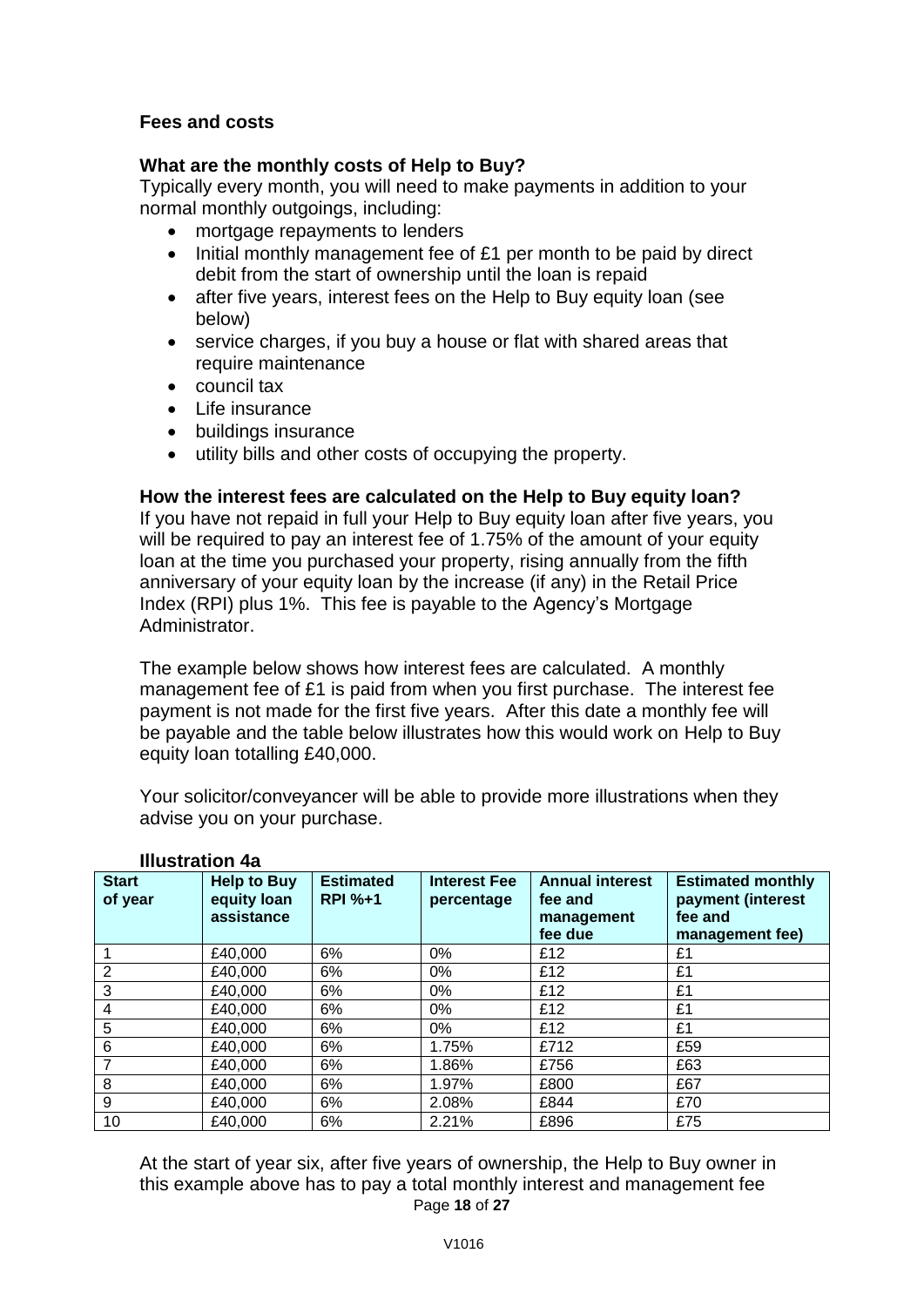of £59. At the start of year seven, after six years of ownership, the monthly interest and management fee will have risen to £63.

## London Help to Buy example

The example below shows how interest fees are calculated. A monthly management fee of £1 is paid from when you first purchase. The interest fee payment is not made for the first five years. After this date a monthly fee will be payable and the table below illustrates how this would work on Help to Buy equity loan totalling£160,000.

Your solicitor/conveyancer will be able to provide more illustrations when they advise you on your purchase.

| <b>Start</b><br>of year | <b>London</b><br><b>Help to Buy</b><br>equity loan<br>assistance | <b>Estimated</b><br><b>RPI %+1</b> | <b>Interest Fee</b><br>percentage | <b>Annual interest</b><br>fee and<br>management<br>fee due | <b>Estimated monthly</b><br>payment (interest<br>fee and<br>management fee) |
|-------------------------|------------------------------------------------------------------|------------------------------------|-----------------------------------|------------------------------------------------------------|-----------------------------------------------------------------------------|
|                         | £160,000                                                         | 6%                                 | $0\%$                             | £12                                                        | £1                                                                          |
| $\overline{2}$          | £160,000                                                         | 6%                                 | 0%                                | £12                                                        | £1                                                                          |
| 3                       | £160,000                                                         | 6%                                 | 0%                                | £12                                                        | £1                                                                          |
| 4                       | £160,000                                                         | 6%                                 | 0%                                | £12                                                        | £1                                                                          |
| 5                       | £160,000                                                         | 6%                                 | 0%                                | £12                                                        | £1                                                                          |
| 6                       | £160,000                                                         | 6%                                 | 1.75%                             | £2,812                                                     | £234                                                                        |
|                         | £160,000                                                         | 6%                                 | 1.86%                             | £2,988                                                     | £249                                                                        |
| 8                       | £160,000                                                         | 6%                                 | 1.97%                             | £3,164                                                     | £264                                                                        |
| 9                       | £160,000                                                         | 6%                                 | 2.08%                             | £3,340                                                     | £278                                                                        |
| 10                      | £160,000                                                         | 6%                                 | 2.21%                             | £3,548                                                     | £296                                                                        |

## **Illustration 4b**

At the start of year six, after five years of ownership, the London Help to Buy owner in this example has to pay a monthly fee of £234. At the start of year seven, after six years of ownership, the monthly fee will have risen to £249.

The interest fee structure is intended to encourage you to staircase and move to full ownership. The introduction of interest fees after five years also takes into account that you benefit from living in your own home, made possible by the Agency contributing part of the purchase price until your property is sold. The interest fee is not introduced until the start of year six, which means that you have a five year period of low management fees (£1 per month) at a time when many buyers are usually the most financially stretched.

The future rate of inflation cannot be predicted but you should assume your interest fees will always rise. The examples shown above in illustrations 4a and 4b assume annual inflation as measured by the RPI is 5% making the annual fee increase by 6%, from 1.75% to 1.86%, in year seven.

In illustration 4a by the start of year ten, if the same rate of inflation is maintained, the interest fee would be 2.21% equating to £75 per month based on the original equity loan totalling £40,000. The London Help to Buy example in illustration 4b shows at the start of year ten the interest fee would equate to £296 per month based on the original equity loan of £160,000.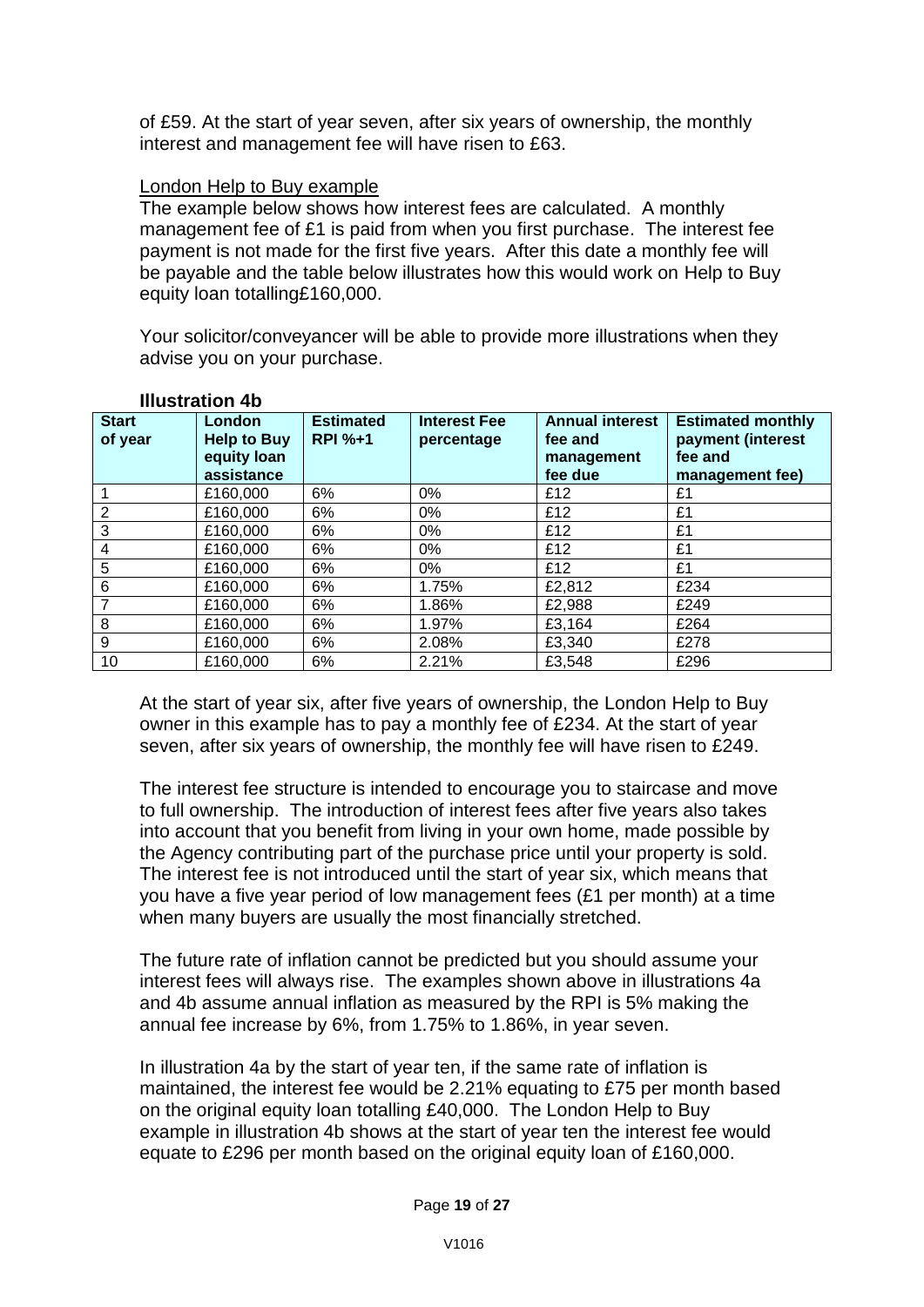Your annual interest fee will always increase by a minimum of 1% (from the fifth anniversary of your Agency equity loan) even if there is no increase or there is a decrease in RPI.

Your payment of management and interest fees does not contribute towards repaying your Help to Buy equity loan. If you staircase or want to make full repayment of the equity loan, any interest fee arrears must be repaid at the same time.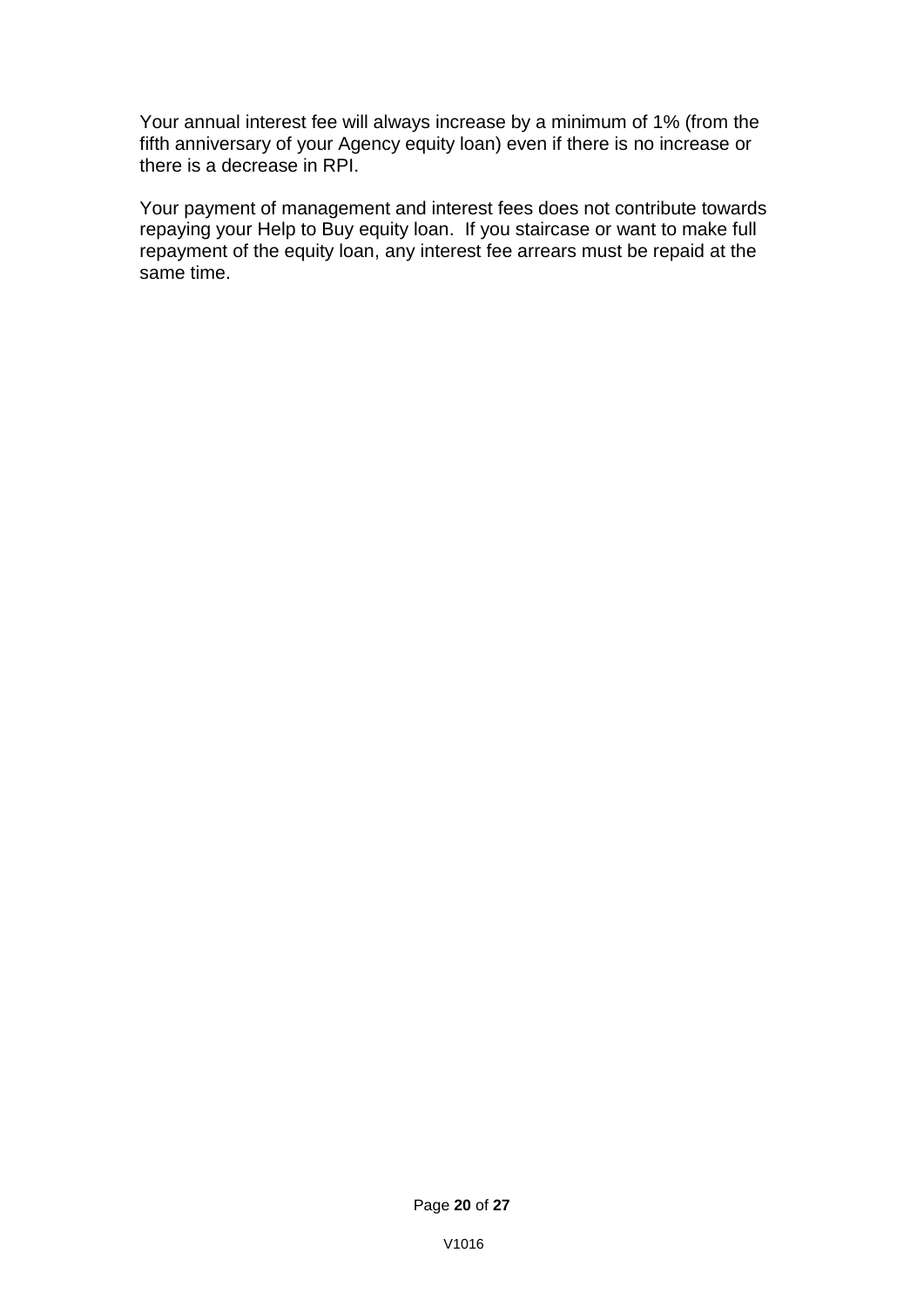# **Annual Percentage Rates (APR) for Help to Buy owners**

Because you have to pay fees on your Help to Buy equity loan during your ownership, and you may have to pay more than the original contribution back to the Agency, the effect will be similar to a loan under which a buyer pays credit charges at a rate dependent on the growth in house prices combined with the percentage rates of fees payable.

The previous illustrations demonstrated separately the effects of house price changes and fees on the costs a buyer would have to pay for 2 examples: A Help to Buy purchase of a £200,000 market value home and mortgage and contribution of 80%, and a London Help to Buy purchase of a £400,000 market value home and a mortgage and contribution of 60%.

The combined effect of fees and repayments affects the APR which is the buyer's cost of credit.

Using the previous illustrations of standard Help to Buy, after six years of ownership, if the buyer decides to sell and house prices have grown for example by 5% every year, the buyer will have to repay £53,604 on their original equity loan of £40,000.

The owner will have also paid £700 in interest fees on the Help to Buy equity loan. This means the total amount payable after five years on the Help to Buy original assistance of £40,000 is £54,304.

Under the illustration of London Help to Buy, after six years of ownership, if the buyer decides to sell and house prices have grown for example by 5% every year, the buyer will have to repay £214,415 on their equity loan of £160,000.

The owner will have also paid £2,800 in fees on the Help to Buy equity loan. This means the total amount payable after five years on the Help to Buy original assistance of £160,000 is £217,215.

**For this example, this is equal to an APR 5.2% typical.** The total amount repaid is £54,304 or £217,215 under London Help to Buy. You should remember this is an illustration. House price inflation, the Retail Price Index and the fees and costs an owner pays could all vary substantially over time. Your solicitor/conveyancer will be able to provide a further illustration of APR when they advise you on your purchase.

**As house values increase it may be in the Buyers interest to repay the Agency as their financial position improves and makes this possible.** 

**Prospective buyers should always seek independent financial advice before proceeding with their Help to Buy purchase.**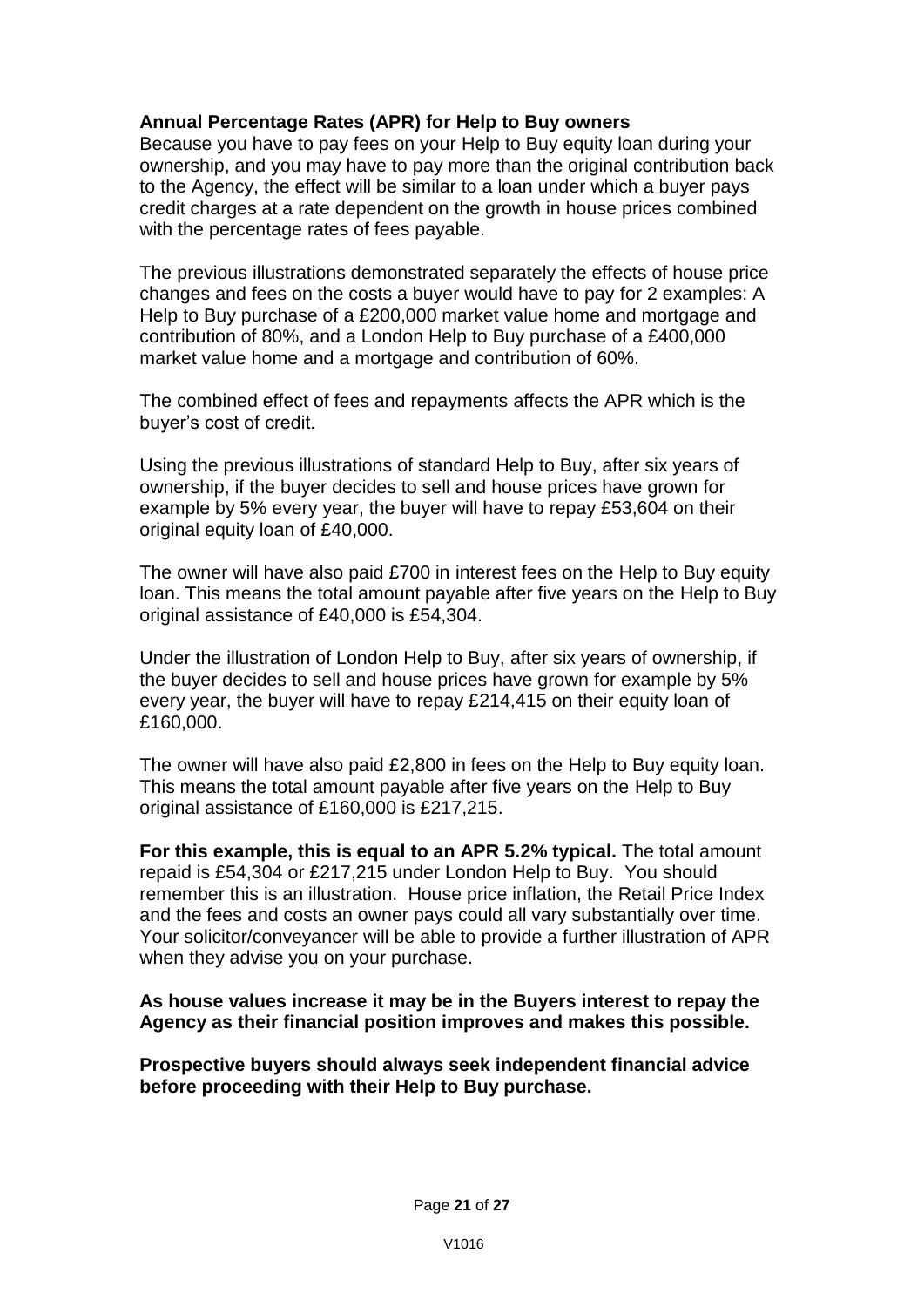## **Additional Help to Buy equity loan administration charges**

In line with other main mortgage lenders, the Agency's Mortgage Administrator will charge Help to Buy owners for loan redemption and other loan transactions. These charges are set out below. There are no application or other administration charges when buyers first make their Help to Buy equity loan purchase. Similarly, there are no early redemption penalties payable by Help to Buy owners.

| <b>Transaction</b>                                       | <b>Administration charge</b><br>payable by borrower<br>(includes VAT) |
|----------------------------------------------------------|-----------------------------------------------------------------------|
| Full or partial repayment of the Help to Buy equity loan | £200                                                                  |
| (including staircasing)                                  |                                                                       |
| Remortgaging of the main mortgage                        | £115                                                                  |
| Additional main mortgage borrowing                       | £115                                                                  |
| Changes of names                                         | £50                                                                   |
| Subletting or home improvements                          | £50                                                                   |
| Arrears debt recovery charge                             | £100                                                                  |
| Referral of unrecovered arrears to debt recovery agency  | Up to £600                                                            |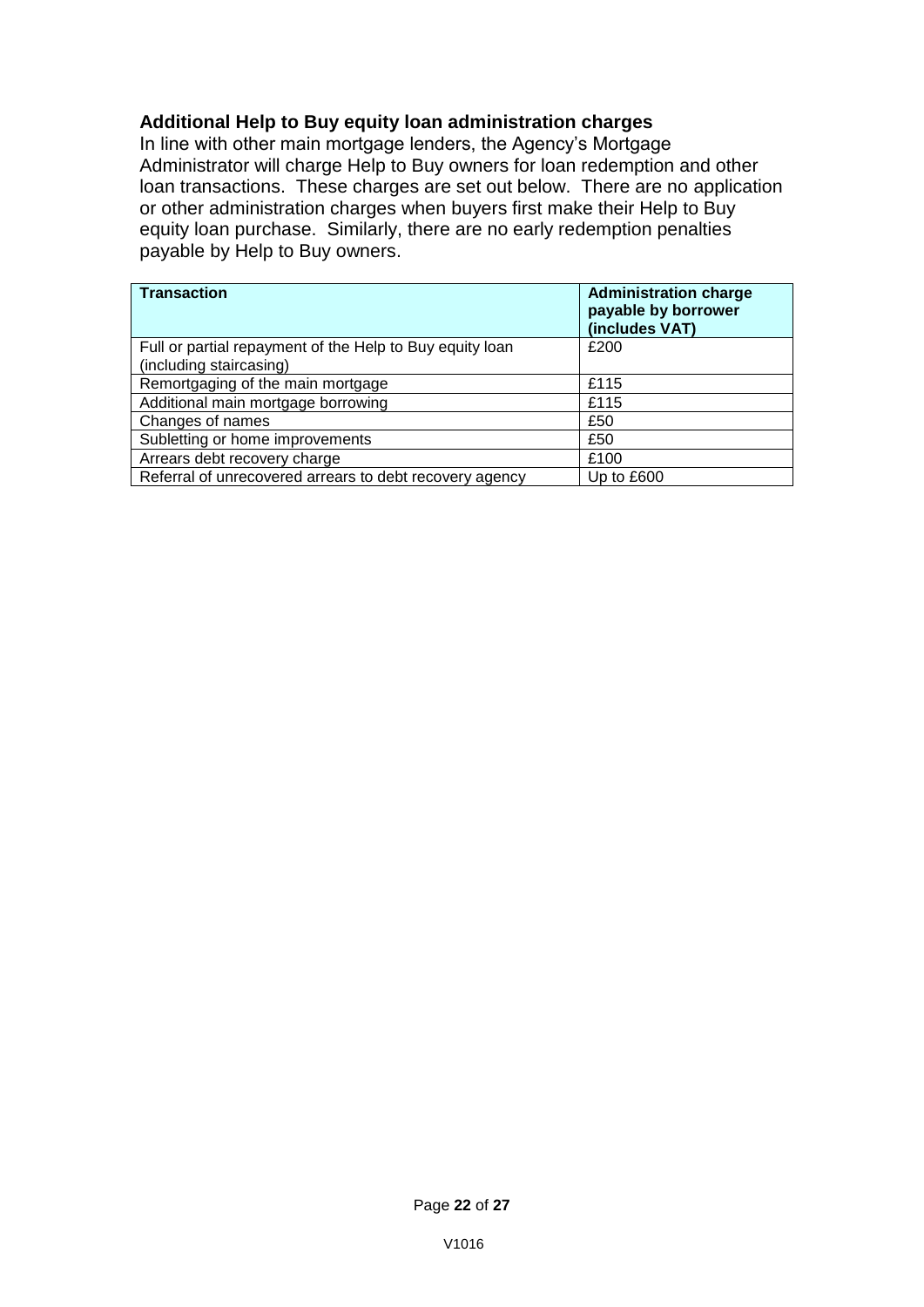#### **Questions and answers**

#### **Q Can I buy a home off plan?**

Yes, you are able to reserve a new home off plan at any time. However, you cannot exchange contracts before six months to legal completion of the sale. You also need to ensure that your mortgage offer is valid through to legal completion.

#### **Q Will I have to pay Stamp Duty?**

The Government's standard rules and procedures for Stamp Duty Land Tax (SDLT) apply to all Help to Buy purchases.

SDLT is payable at the time of purchase, on the full purchase price of the home. That is, the amount paid by you (the first mortgage and any cash contribution) plus the value of the Help to Buy assistance.

There is no further SDLT to pay on any 'staircasing' repayments or repayment when the home is sold.

You should budget for SDLT on the full open market price of the property when you purchase a Help to Buy home.

#### **Q Can I use a builder's part exchange scheme?**

No, Help to Buy purchasers cannot be used in conjunction with any part exchange schemes.

#### **Q Who pays for repairs and on-going maintenance to my home?**

It is your responsibility to repair and maintain your home. New homes often come with a guarantee that will cover certain defects for up to 10 years after it was built. This guarantee usually only covers defects in the house builder's workmanship. Your solicitor/conveyancer will be able to advise in more detail on this.

#### **Q Who provides the contribution for Help to Buy?**

The equity loan is provided by the Homes and Communities Agency and administrated by your local Help to Buy agent. The contribution is secured by a second charge on your property title registered at Land Registry.

#### **Q How long will it take before I can move in?**

Because Help to Buy homes are generally on new developments (and may still be under construction), in common with most new home sales, you will normally be expected to arrange a mortgage and exchange contracts within one month of paying your reservation fee.

Your moving in date may depend on the time required to complete construction work, which will vary from scheme to scheme. Some Help to Buy applicants may need to wait for a longer period of time for a home that matches very specific needs whereas others may buy from a development that allows earlier occupation.

#### **Q What happens if the completion of my home is delayed?**

Once you have committed to buy a home (at exchange of contracts) the house builder will have agreed to build the home and keep you informed of progress. If you are unhappy about any delays in construction you must speak to the house builder. Your solicitor/conveyancer will be able to advise on the house builder's contractual responsibilities before you agree to the sale.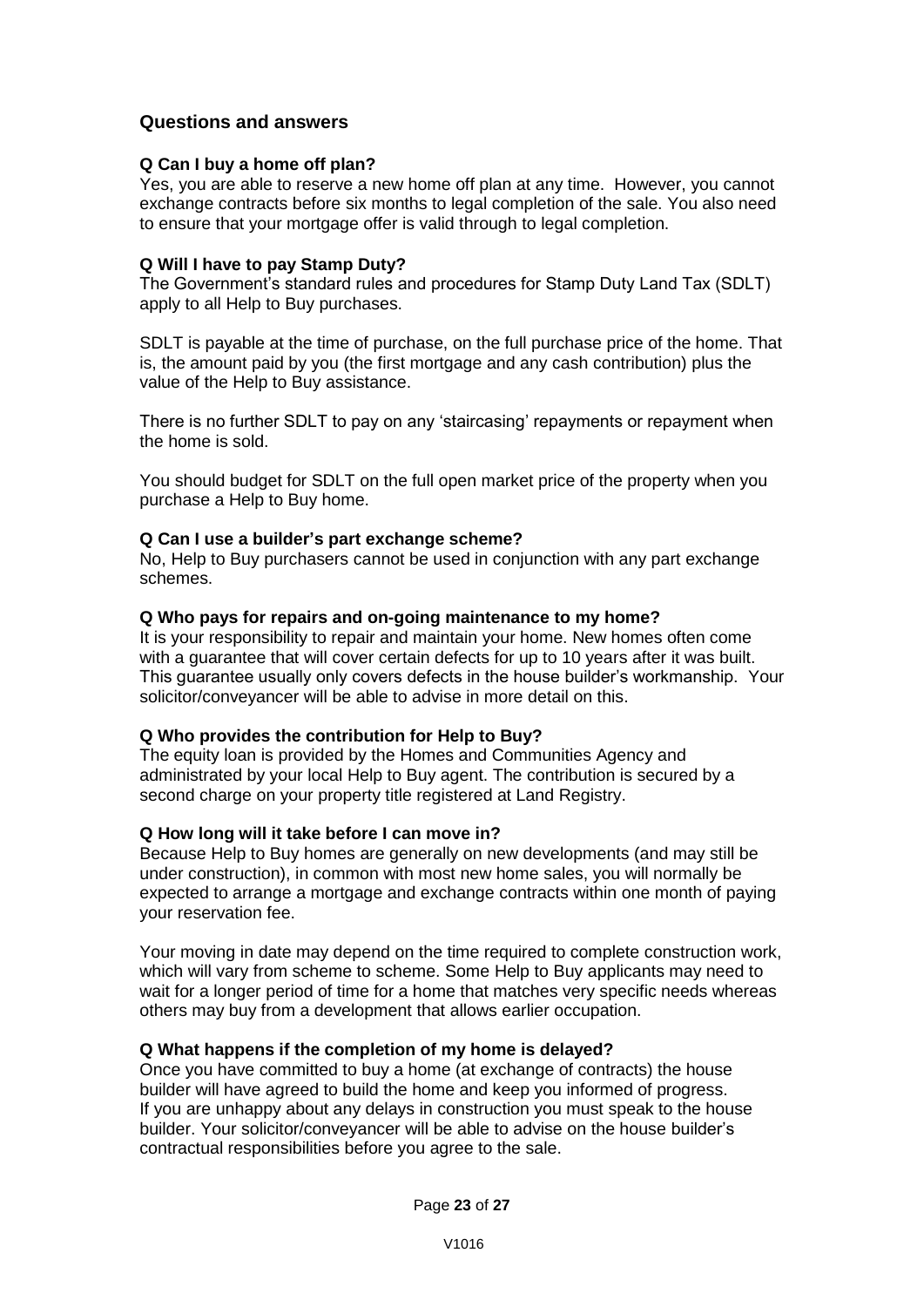You should check with your house builder that the funding will be available on the date you expect to complete your purchase

#### **Q Are there any restrictions on the properties that I can purchase?**

All Help to Buy homes are on new build developments where the Agency has a registration agreement with the house builder. You can only purchase from these house builders. The maximum purchase price is £600,000.

#### **Q Can I sublet my Help to Buy home?**

No. Help to Buy is designed to assist you to move on to or up the housing ladder. If you wish to sublet, you will first have to repay the Help to Buy equity loan assistance. In exceptional circumstances (e.g. a serving member of the Armed Forces staff whose tour of duty requires them to serve away from the area in which they live for a fixed period, then sub-letting is allowed. In these circumstances you would also require approval from your mortgage lender and the Agency's Mortgage Administrator).

#### **Q Can I own other homes and buy a Help to Buy home?**

No. Help to Buy is designed to assist you to move up the housing ladder and must be your only residence. This means you will be expected to sell your current home (in the UK or abroad) if moving up the ladder. The disposal of your current home will be verified by your solicitor/conveyancer before you can proceed to exchange contracts on the Help to Buy Home.

In addition you cannot be linked to another property financially. For the avoidance of doubt, married couples own assets jointly and therefore if one owns a property the other is directly linked to the asset and treated as a home owner also.

## **Q Can I own a Help to Buy home and buy a second home?**

No. Help to Buy is designed to assist you to move up the housing ladder. If you can afford to purchase another home you will have to repay the Help to Buy equity loan. Married couples also standardly by law own each other's assets; therefore all assets in a single name are treated as jointly owned in this scenario.

#### **Q What are the key differences between the Help to Buy equity loan offered across England and the one offered in London?**

The Autumn Statement in November 2015 announced an increase in the London Help to Buy equity loan from 20% to 40%. The eligibility and requirements for the programme otherwise have remained the same. The table below details the extent of the changes.

| <b>Feature</b>                   | <b>Help to Buy</b>    | <b>London Help to Buy</b> |
|----------------------------------|-----------------------|---------------------------|
| Maximum equity loan<br>available | 20% of purchase price | 40% of purchase price     |
| Buyers cash deposit              | 5% of purchase price  | 5% of purchase price      |
| Minimum mortgage<br>required     | 25% of purchase price | 25% of purchase price     |
| Maximum purchase price           | £600,000              | £600,000                  |

## **The property purchased must be your only residence. Help to Buy is not available to assist buy-to-let investors or those who will own any property other than their Help to Buy property after completing their purchase.**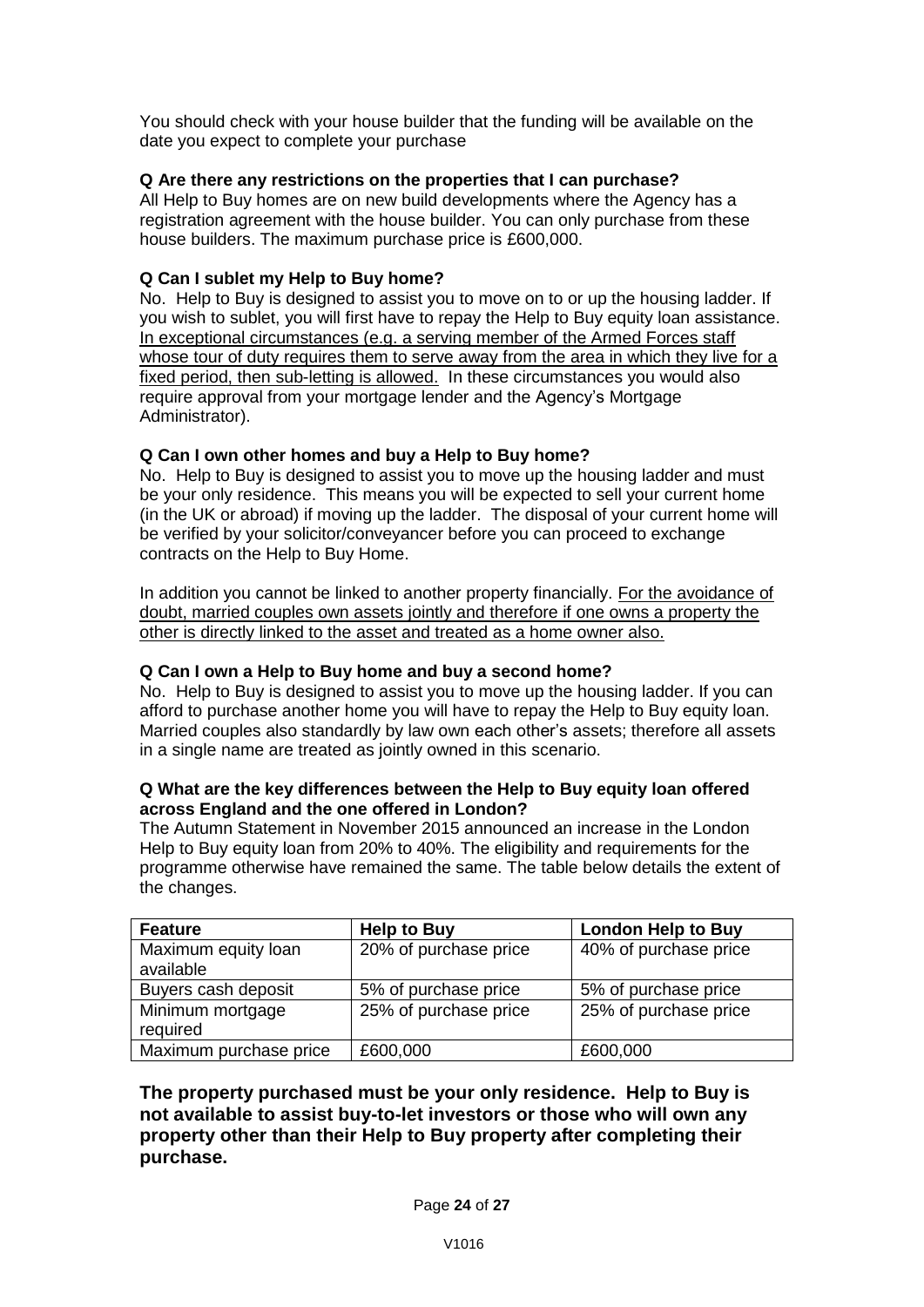**You cannot rent out your existing home and buy a second home through Help to Buy.** 

**Applicants who make fraudulent claims for Help to Buy assistance may be liable to criminal prosecution.** 

**Fraudulent claims will always require immediate repayment of the equity loan assistance.** 

**Q Can I use cash from my council, Housing Association or other public sector body to buy with the addition of help through Help to Buy?** 

Provided that your local council is satisfied that this represents value-for-money and the other funding is compatible with Help to Buy. Funding provided which must be secured against your home would not be compatible with the Help to Buy scheme. Assistance from Local Authority Clearance Payments are not permitted through Help to Buy.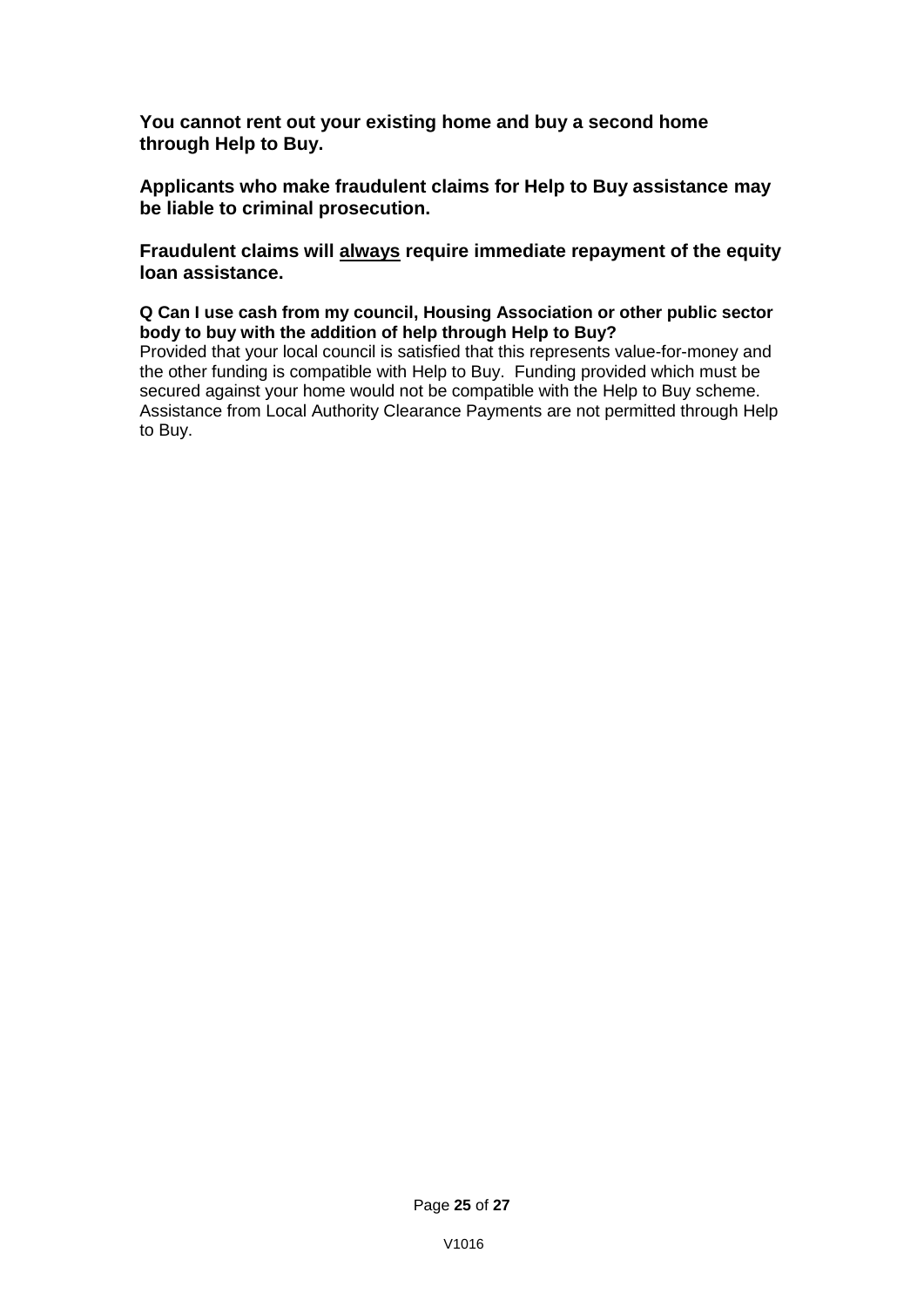#### **Q After purchasing my home, can I increase my mortgage or take out another loan?**

Not without permission from the Agency's Mortgage Administrator. Further advances must be approved by the Agency's Mortgage Administrator.

Advances to be used for staircasing or repaying the equity loans will usually be welcomed and approved. Advances for other purposes will be considered by the Agency's Mortgage Administrator on a case by case basis (see question below regarding extending or altering the property).

You can transfer your mortgage to another qualifying lending institution (see page) 17), following prior permission from the Agency's Mortgage Administrator. However, you must ensure your new lender is informed that your home is a Help to Buy property with a second charge entitling the Agency to a share of the future sale proceeds.

The Agency's Mortgage Administrator may decline permission for further advances or transfer to another lender if after assessment they consider you may be putting yourself in an unsustainable financial position.

#### **Q Can I extend or alter the property?**

Not without permission. Because Help to Buy is designed to help people move up the housing ladder, you should consider repaying part or all of the Agency's contribution before making plans for improvements or alterations. This is because the Agency is seeking to help future aspiring buyers and may use the proceeds of these repayments to make more assistance available. Therefore, consent will not usually be granted for significant home improvements. The Agency's Mortgage Administrator will act reasonably in considering any application and will review cases of hardship if, for example, property modifications are required for a disability.

When your property is sold in the future, if improvements have been made with the approval of the Agency's Mortgage Administrator, these will be ignored when your property is valued to work out how much should be repaid to the Agency.

#### **Q After five years of ownership how is the fee collected?**

Fees can be paid in a single yearly payment or in monthly instalments. The monthly management fee (£1) is always paid monthly by direct debit.

The Agency's Mortgage Administrator will collect your fees and interest by direct debit. They will contact you at least a month before your fees are due, to set up (if not already done so) your repayment arrangement.

You will also receive a statement each year confirming when your fees are payable. The annual statement will also show any payments you have made once you start paying the fee.

#### **Q What if I die after purchasing a Help to Buy home?**

This depends on whether you bought your home alone or with others. If you bought the house/flat on your own and you die, the home will be passed on in the normal way under the terms of your will and the payments explained in this guide will be made by your estate in accordance with the scheme. If you have not made a will it will pass under the laws of intestacy.

It is recommended that a sole buyer seeks independent legal advice about this.